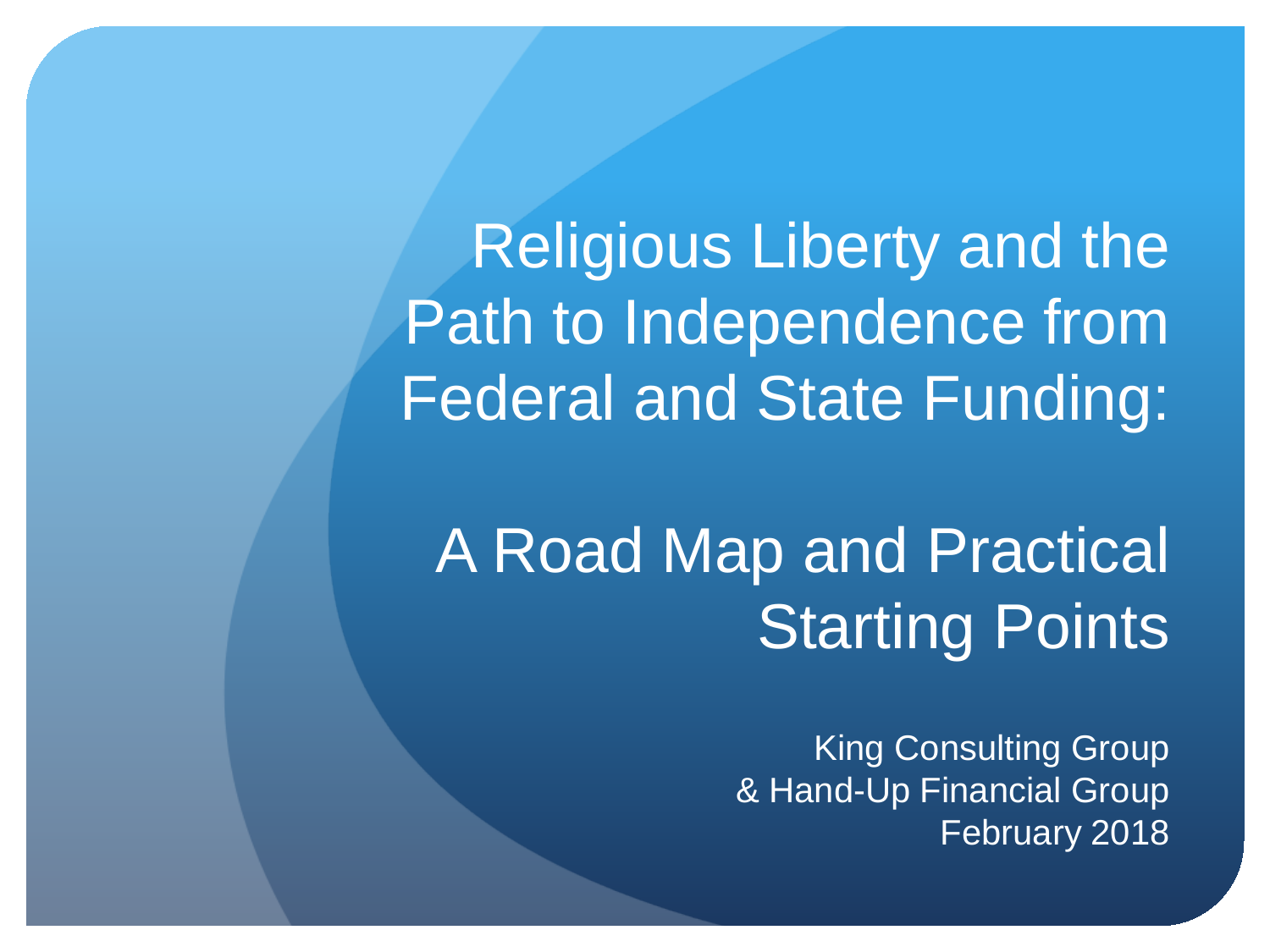### **Background**

Based on recent conversations with Christian colleges and universities, it appears there are several areas drawing significant attention of industry associations (like CCCU, ABACC, CCC and TRACS), boards and/or administrators. Below are two common strategic themes that we hear consistently:

- 1. Expansion of the scope and influence of Christian higher education domestically and across the globe; and
- 2. A path to independence from federal and state aid driven by religious liberties and the desire to stay "mission true."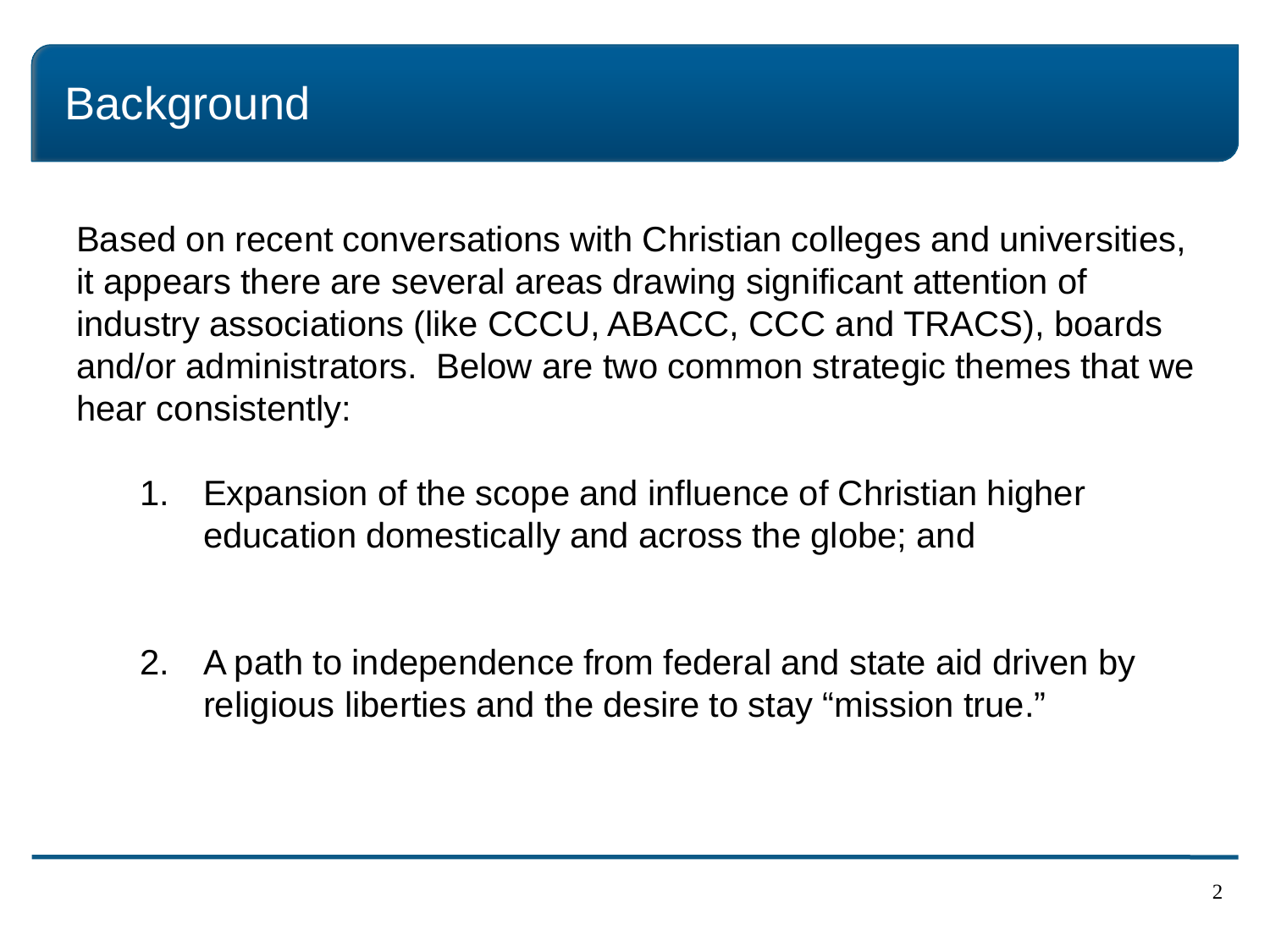### Environmental Drivers – Independence Path

- Increased threat to religious liberties from federal government/courts (e.g. expanded and increased Title IX enforcement during recent years).
- Increased risk to religious liberties from states (e.g. CA SB-1146, NY oversight of private religious schools).
- Bipartisan Congressional support for HEA reauthorization to include some form of risk-sharing by institutions for students that do not repay their federal loans.
- Increasingly more complex and fiscally burdensome regulatory environment.

2016-2017 Examples:

- o New Borrower Defense to Repayment Regulations; and
- o Dept. of ED Dear Colleague Letters (e.g. gender identification)
- Loss of Perkins program and potential other reductions coming from HEA reauthorization.
- Potential compromise of mission or risk loss of federal and/or state funding.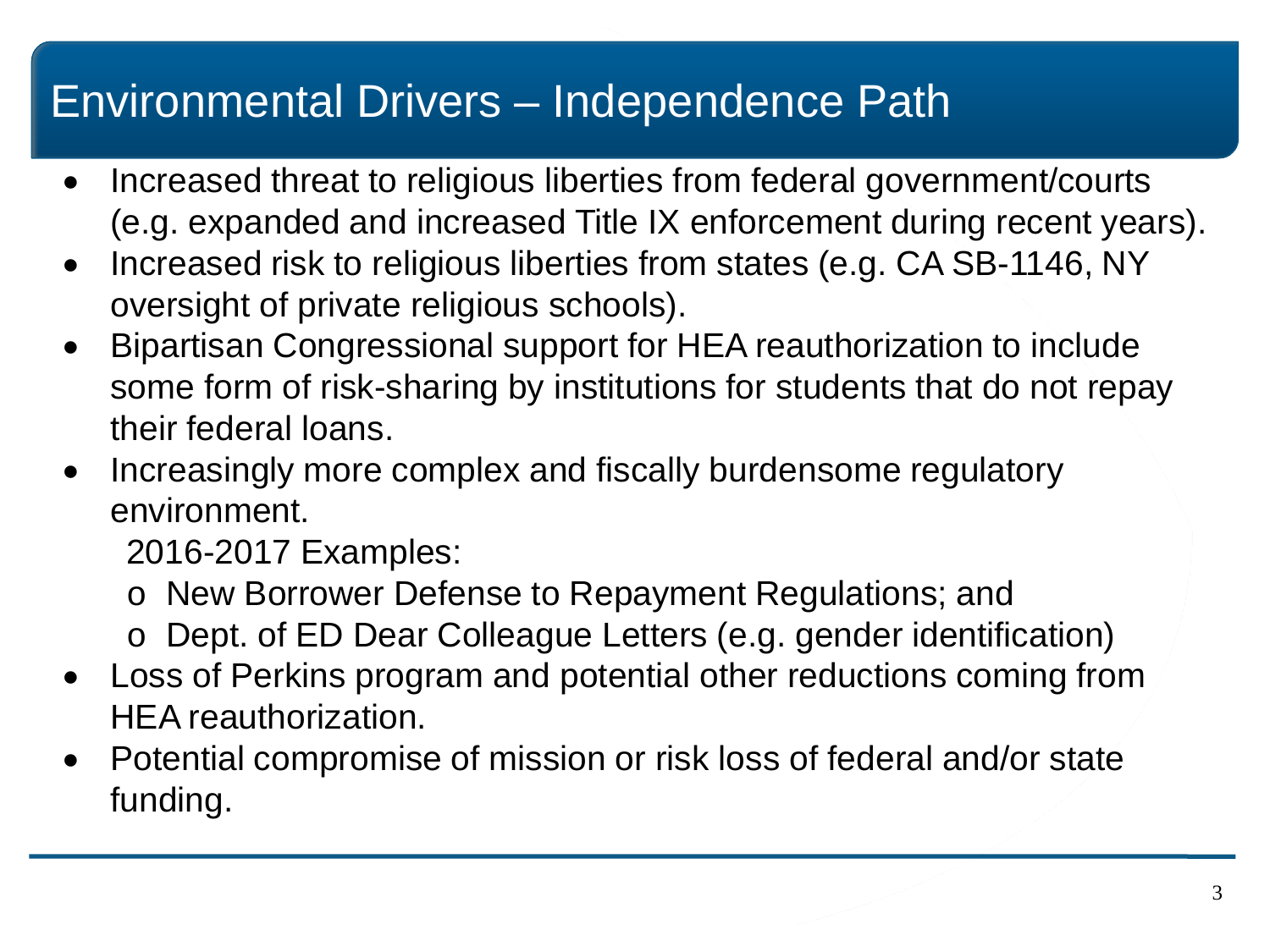### ABACC 2016-Independence From Federal Funding Survey

**Question1: On a scale of 1 to 10 with ten being "sleepless paranoia" and 1 being "no problem," how concerned are you that private faith-based institutions will be pushed out of participation in public funding for standing firm on their religious convictions related to behaviors associated with gender identity?**

| <b>Answer Choices</b>                                                              |        | <b>Responses</b> |  |
|------------------------------------------------------------------------------------|--------|------------------|--|
| Lots of sleepless nights thinking about this one (I give it between 8 and 10)      | 17.19% |                  |  |
| Occasional anxiety/thought when I hear people discussing this (I give it a 5 to 7) | 62.50% | 40               |  |
| It crosses my mind occasionally, but have not given it much thought (3 to 5)       | 15.63% | 10               |  |
| Not on the radar It's all good here (1 to 3)                                       | 3.13%  |                  |  |
| Not sure why we are even having this discussion (0)                                |        |                  |  |
| <b>Total</b>                                                                       |        | 64               |  |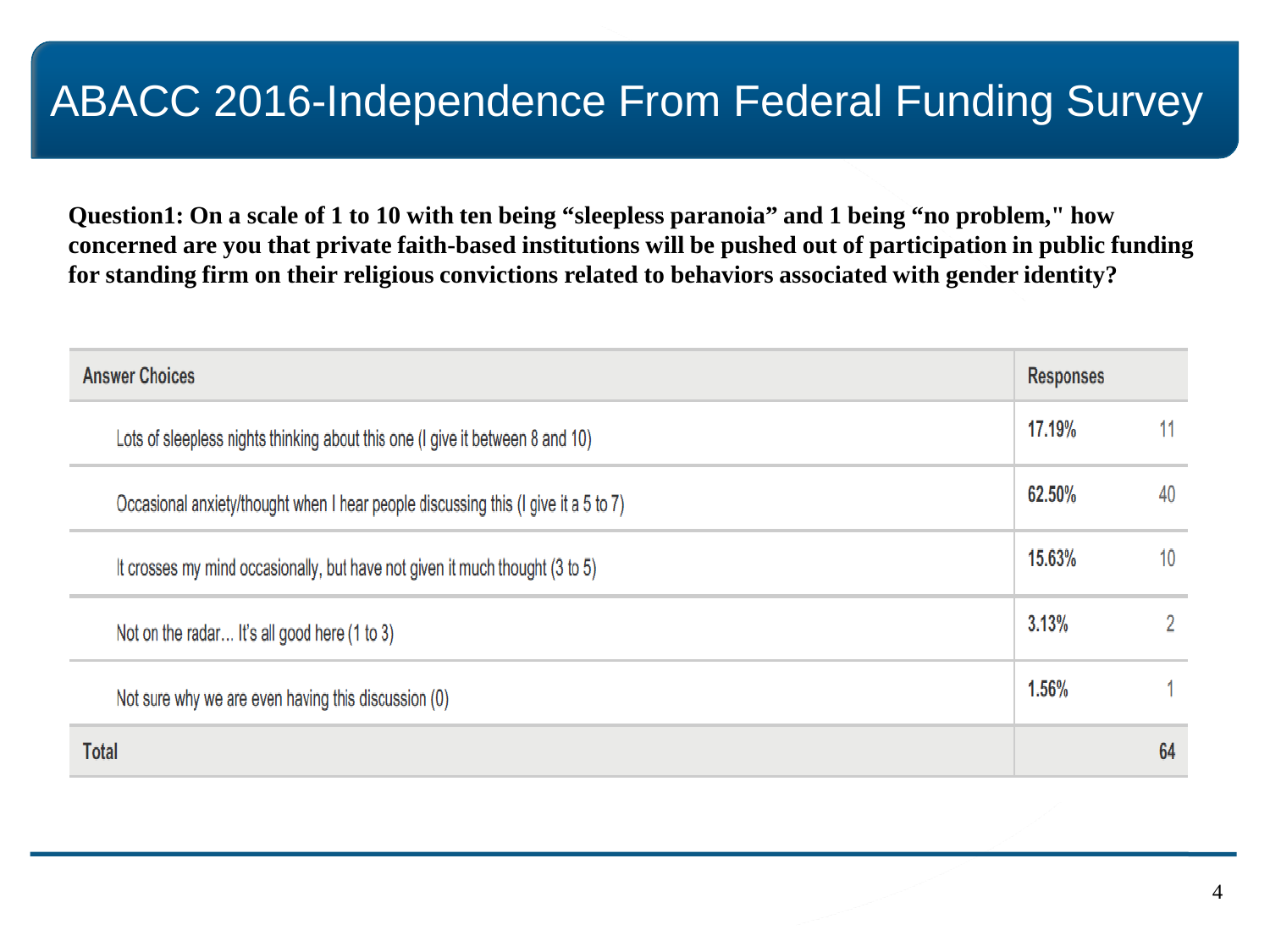### Pathways to Independence – Key Questions

- What examples exist of schools making the transition?
- Industry infrastructure The 2007-2009 capital crisis combined with the ensuing increased regulatory environment (namely Dodd Frank) have reduced participating lenders from over 1,500 to a few dozen and removed guarantee agencies. What are the complexities caused from this decimated landscape?
- What economic headwinds would go with this transition due to private funding sources having fewer collection remedies than the federal government?
- What student loan performance data exists at the institutional level or industry level?
- What will be the nature and source of capital under an independent model?
- What hurdles come with maintaining aid comparable to free sources like PELL and subsidized sources like SUB-Stafford that may create even greater capital-raising needs?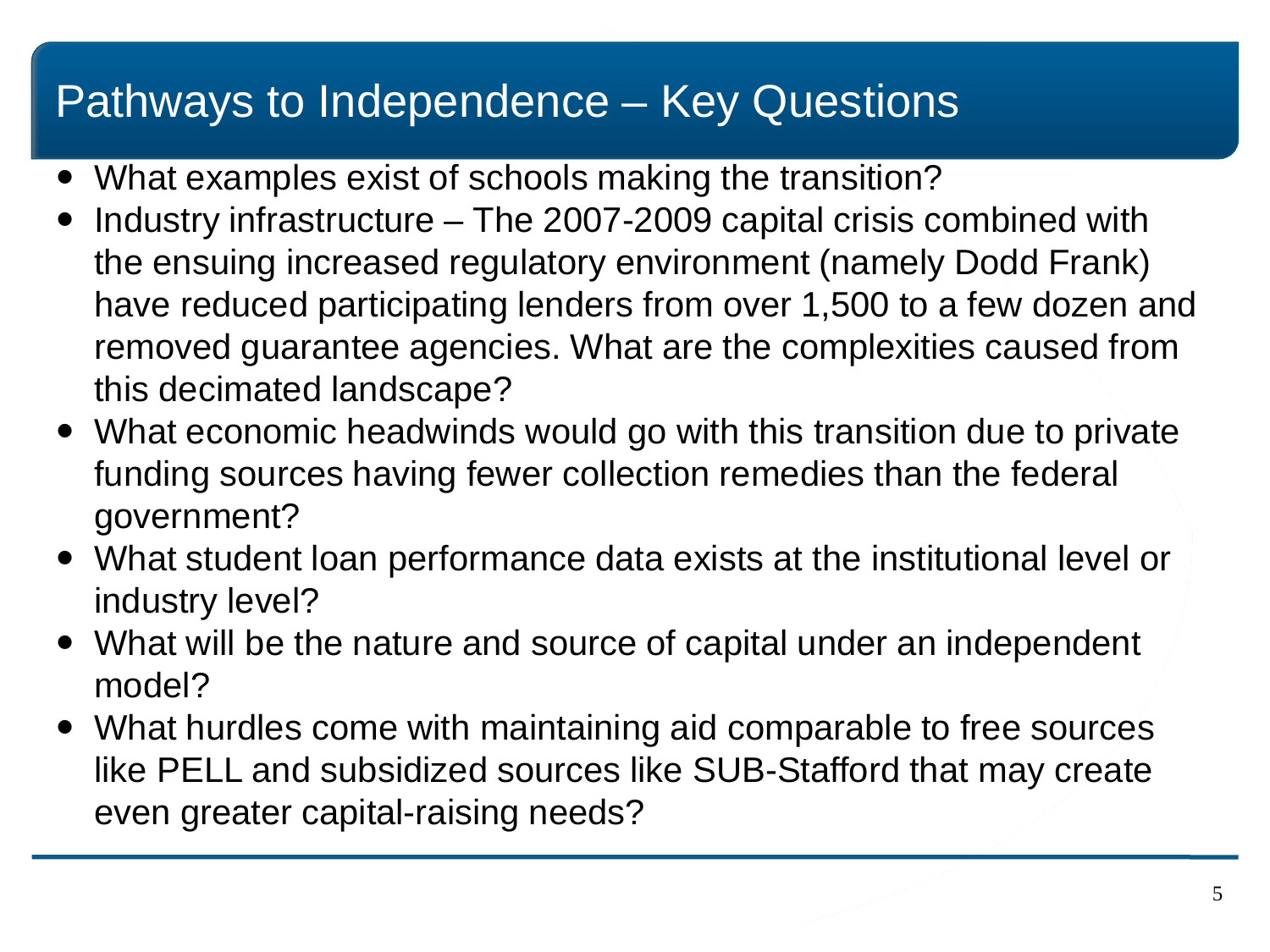### Christian Schools No Longer Using Title IV Aid

- Examples of Christian colleges no longer using Title IV aid:
	- Grove City College (Pennsylvania) approx. 2,500 students;
	- Hillsdale College (Michigan) approx. 1,500 students;
	- Patrick Henry College (Virginia) approx. 300 students; and
	- Pensacola Christian College (Florida) approx. 100 students.
- The boards of the largest of the two schools, Hillsdale and Grove City, contemplated their independence from the very inception of federal aid programs in the mid 1970's due to concerns about governmental intrusion on instructional content, mission, and religious liberty.
- Both entities had actions regarding Title IV and Title IX that ultimately were resolved by the Supreme Court.
	- Hillsdale stopped accepting all Title IV aid in 1984.
	- Grove City stopped accepting Pell in 1984 and all other Title IV aid in 1996.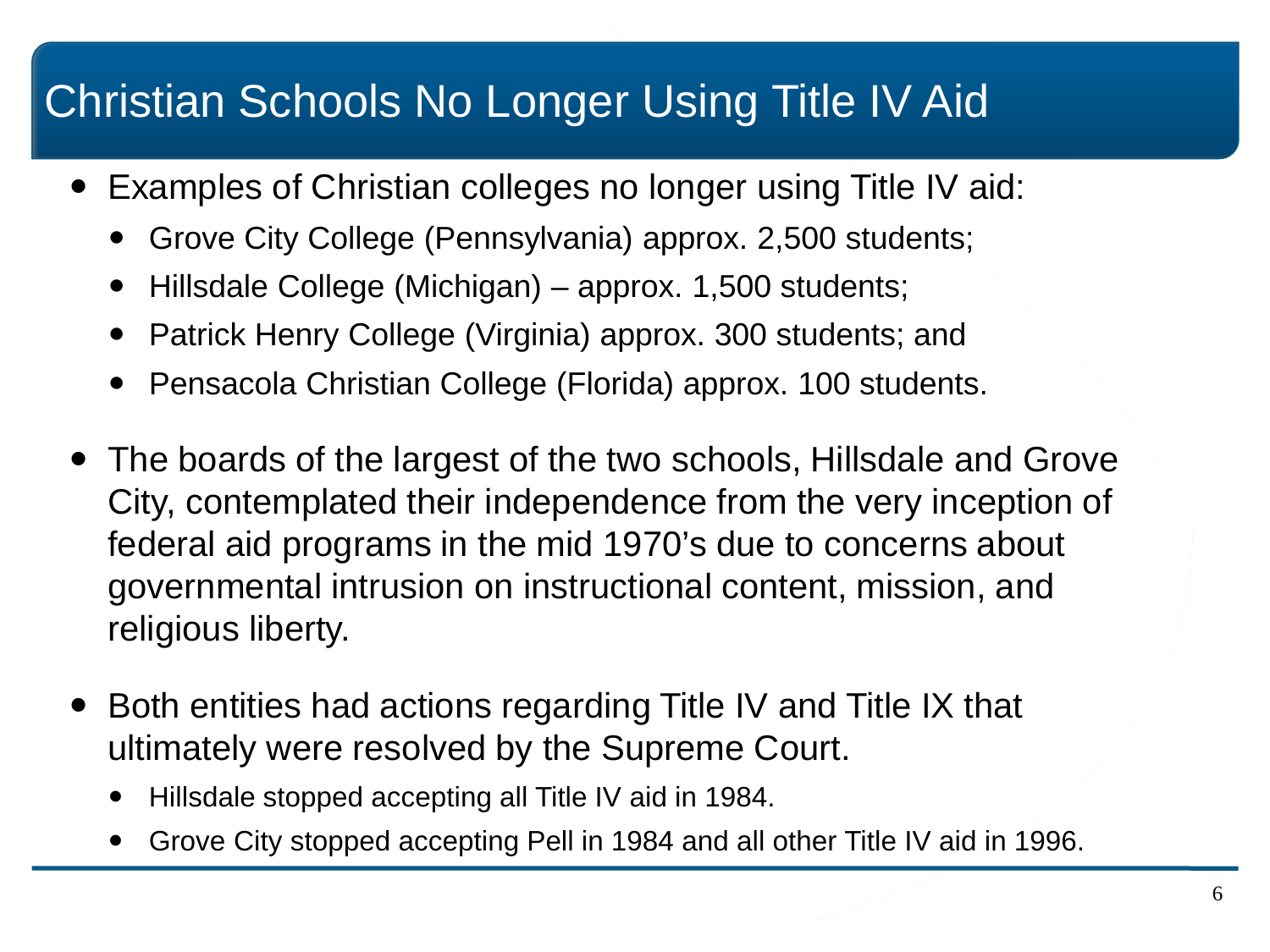## Let's Start with the Current State of **Student Finance**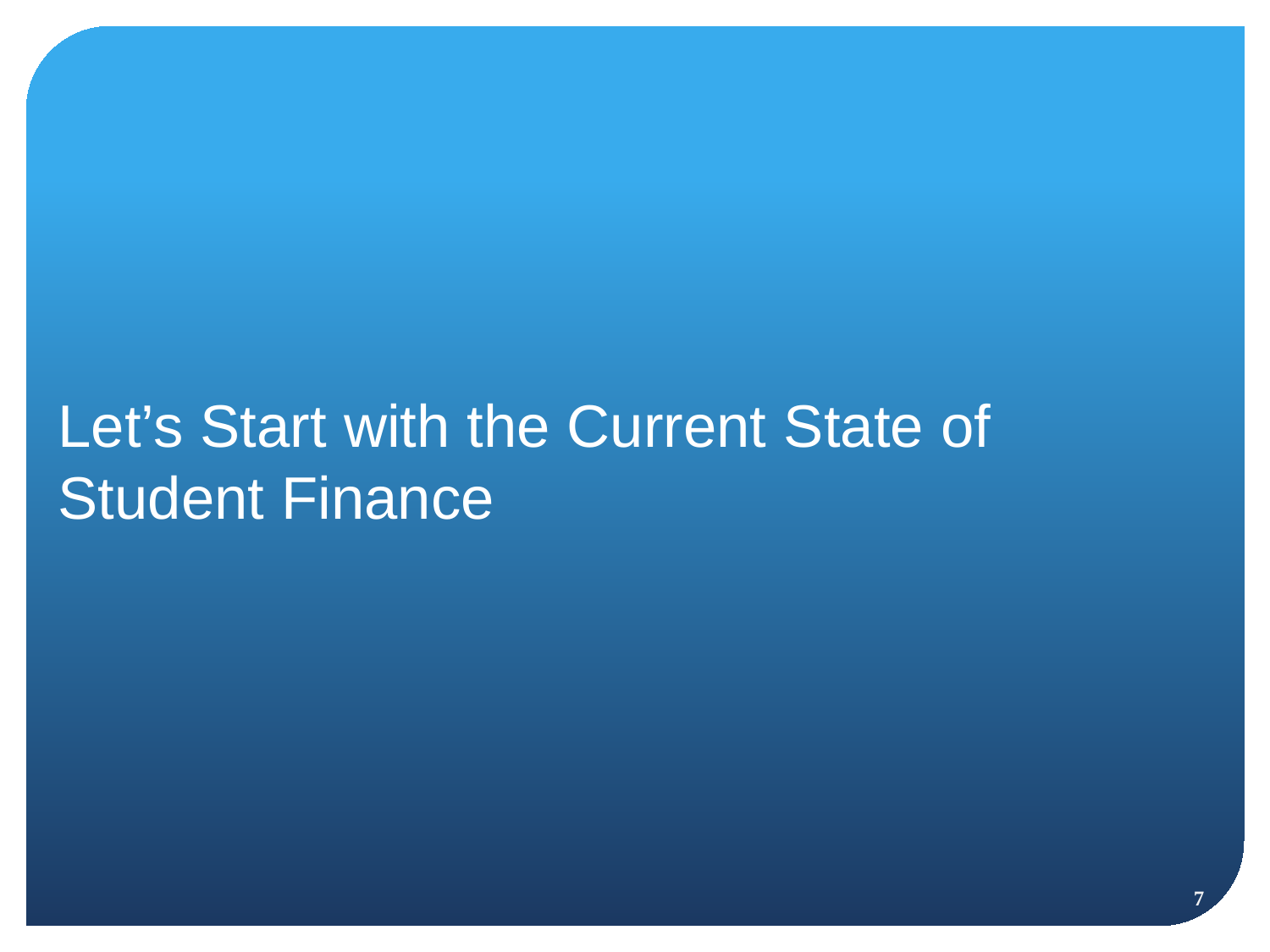### Current State of Student Finance – Three Silos

#### **Student**

- Receives subsidized interest rates on loans.
- Student repays U.S. government after graduation.
- Less than 40% of \$1.4 trillion in federal loans have borrowers paying principal.

#### **U.S Government (source of capital)**

- Government funds almost everyone with minimal underwriting of student; no discount against Institutional disbursements and minimal Institutional guarantees; disbursement generally received in advance of delivery of services.
- U.S. Government guarantees the loan.
- Collections assured through a variety of mechanisms not available to any other category of consumer debt (e.g. garnishment of federal tax refunds and benefits).

#### **Institution / School**

- Develop significant connectivity and relationship with the student during inschool period.
- After student leaves school only touch point between the U.S. government and the institution is the measurement of Cohort Default Rate (CDR) for 3 years.
	- For almost all faith-based schools this is a non-issue.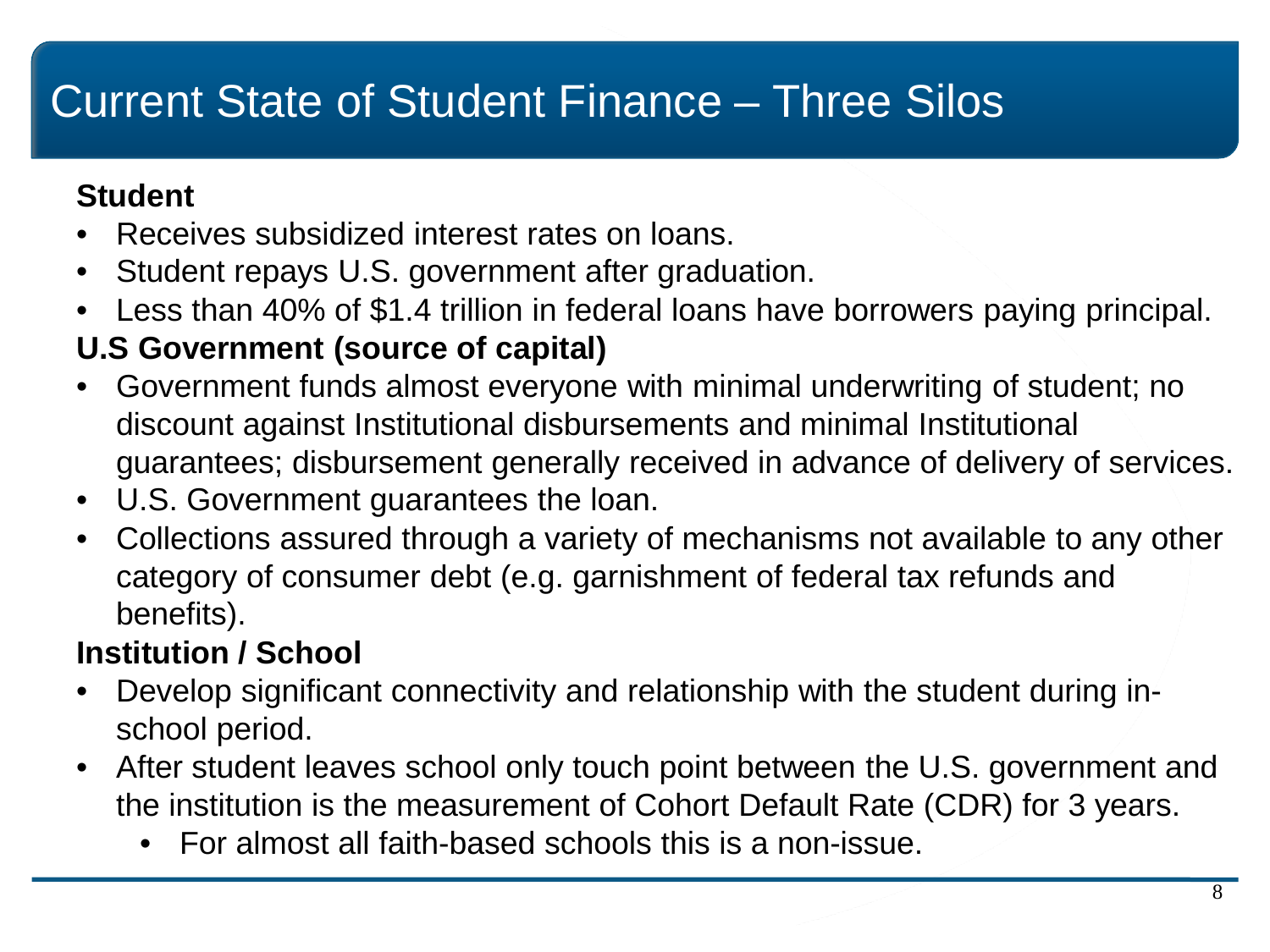### Student Lending Industry Decimated – Since 2007

- Legislative actions and the capital market crisis of 2007- 2009 destroyed the student loan market, culminating in the nationalizing of all federal loan programs in 2010.
- The private student loan marketplace has also been decimated.
	- o Increased regulatory oversight has driven most financial intuitions from this market.
	- o One lender, Sallie Mae, represents over half of the market, with only a handful of meaningful participants remaining.
	- o These super "prime" loan programs generally require substantial incomes and credit scores averaging in the mid-to-high-700's.
- Most students lack the credit history to obtain private student loans without an independent adult co-signer.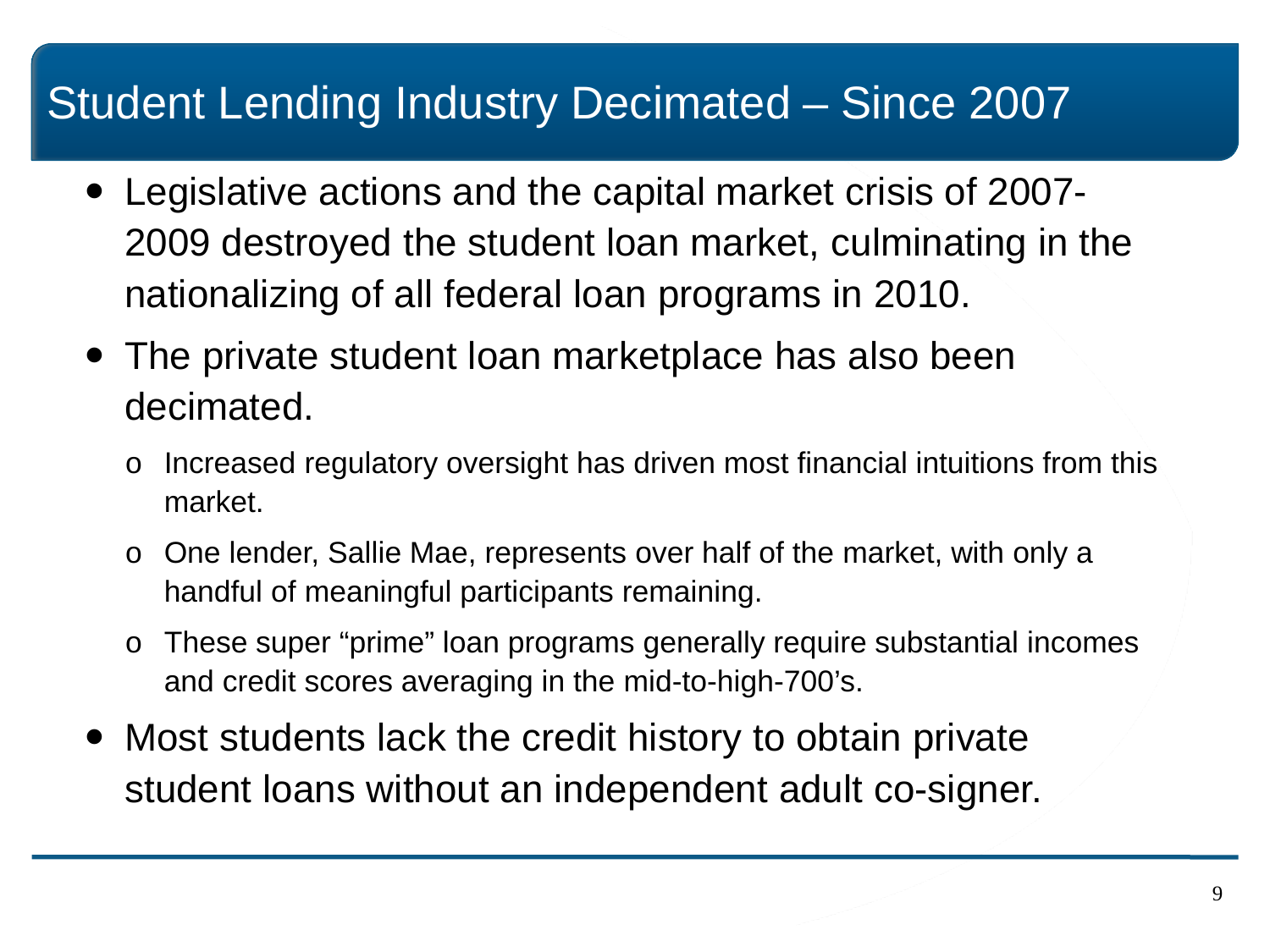### Trends in the Cost of Education

- Over the last 40 years the cost of post-secondary education has risen at a pace that far exceeds inflation and all other categories of consumer spending.
- The price of higher education rose even more dramatically from the mid-2000's to present as a result of three things: 1) first the availability of private loans (2000-2007), 2) the flood of new Federal aid (2006-2010), and 3) the rising use of discounts and merit programs to lower prices for portions of the student body.
- The combined result have increased total student debt from approx. \$350 billion in 2004 to \$1.4 trillion today.



Percentage increase in consumer prices since the first quarter of 1978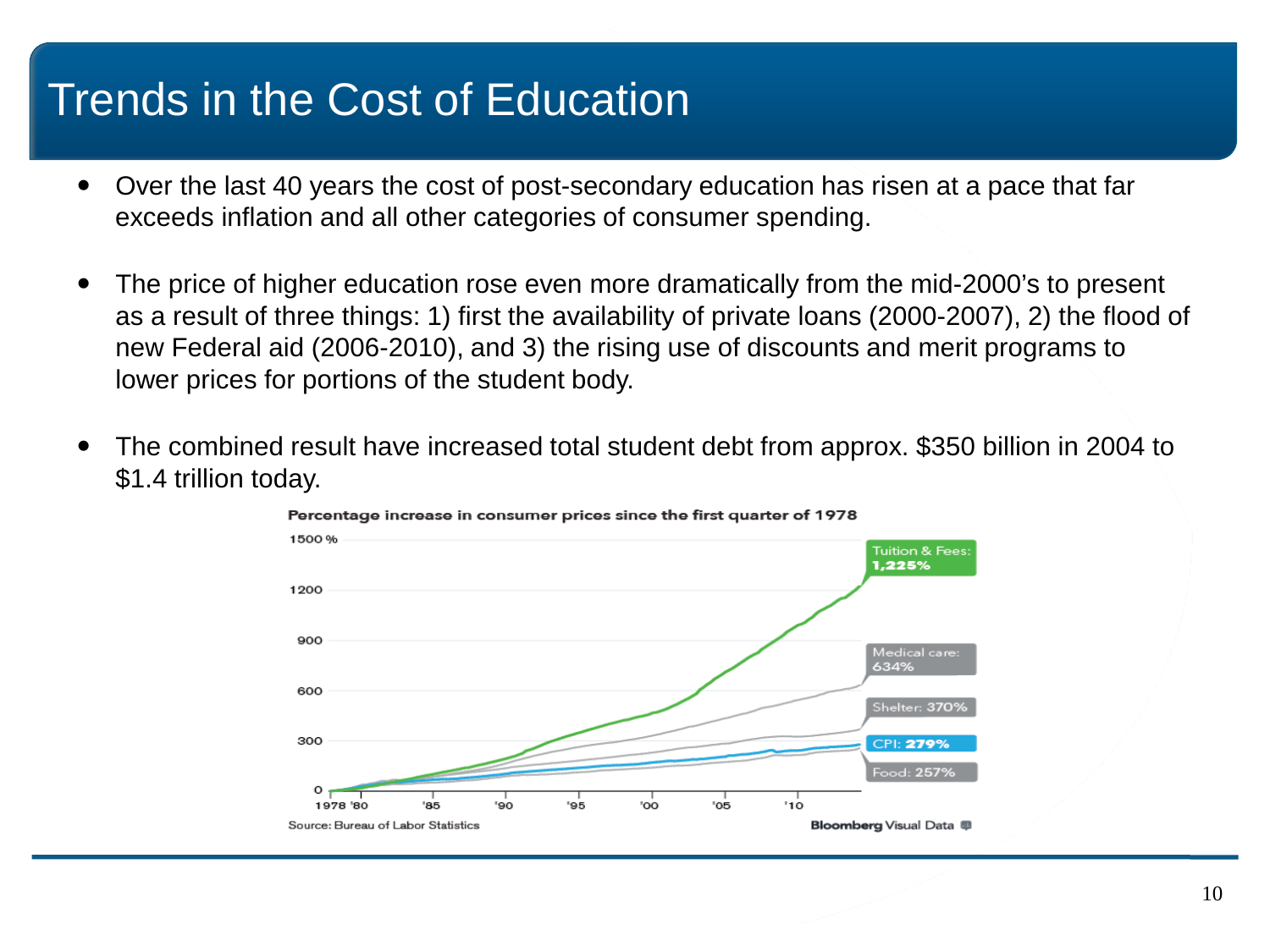### HEA Concepts Around Loan Limitations

 **Current HEA Proposal (the PROSPER ACT) contemplates less federal loan availability to parents and graduate students.**

| <b>Borrower Type</b>                 | <b>Current Law Loan Limits</b>     | <b>PROSPER ACT Loan Limits</b> |
|--------------------------------------|------------------------------------|--------------------------------|
| 1st Year, Dependent                  | \$5,500                            | \$7,500                        |
| 2nd Year, Dependent                  | \$6,500                            | \$8,500                        |
| 3rd Year and Beyond, Dependent       | \$7,500                            | \$9,500                        |
| Aggregate Limits, Dependent          | \$31,500                           | \$39,000                       |
| <b>Borrower Type</b>                 | <b>Current Law Loan Limits</b>     | <b>PROSPER Act Loan Limits</b> |
| 1st year, Independent                | \$9,500                            | \$11,500                       |
| 2nd year, Independent                | \$10,500                           | \$12,500                       |
| 3rd Year and Beyond, Independent     | \$12,500                           | \$14,500                       |
| Aggregate Limits, Independent        | \$57,500                           | \$60,250                       |
| <b>Borrower Type</b>                 | <b>Current Law Loan Limits</b>     | <b>PROSPER Act Loan Limits</b> |
| Graduate and Professional Annual     | \$20,500                           | \$28,500                       |
| Graduate and Professional Aggregate  | \$138,500                          | \$150,000                      |
| Graduate & Undergraduate Aggregate   | \$138,500                          | \$150,000                      |
| Graduate and Professional PLUS Loans | Cost of attendance minus other aid | N/A --Grad PLUS is eliminated  |
| <b>Borrower Type</b>                 | <b>Current Law Loan Limits</b>     | <b>PROSPER Act Loan Limits</b> |
| Parents Annual Limit                 | Cost of attendance minus other aid | \$12,500                       |
| Parents Aggregate Limit              |                                    | \$56,250                       |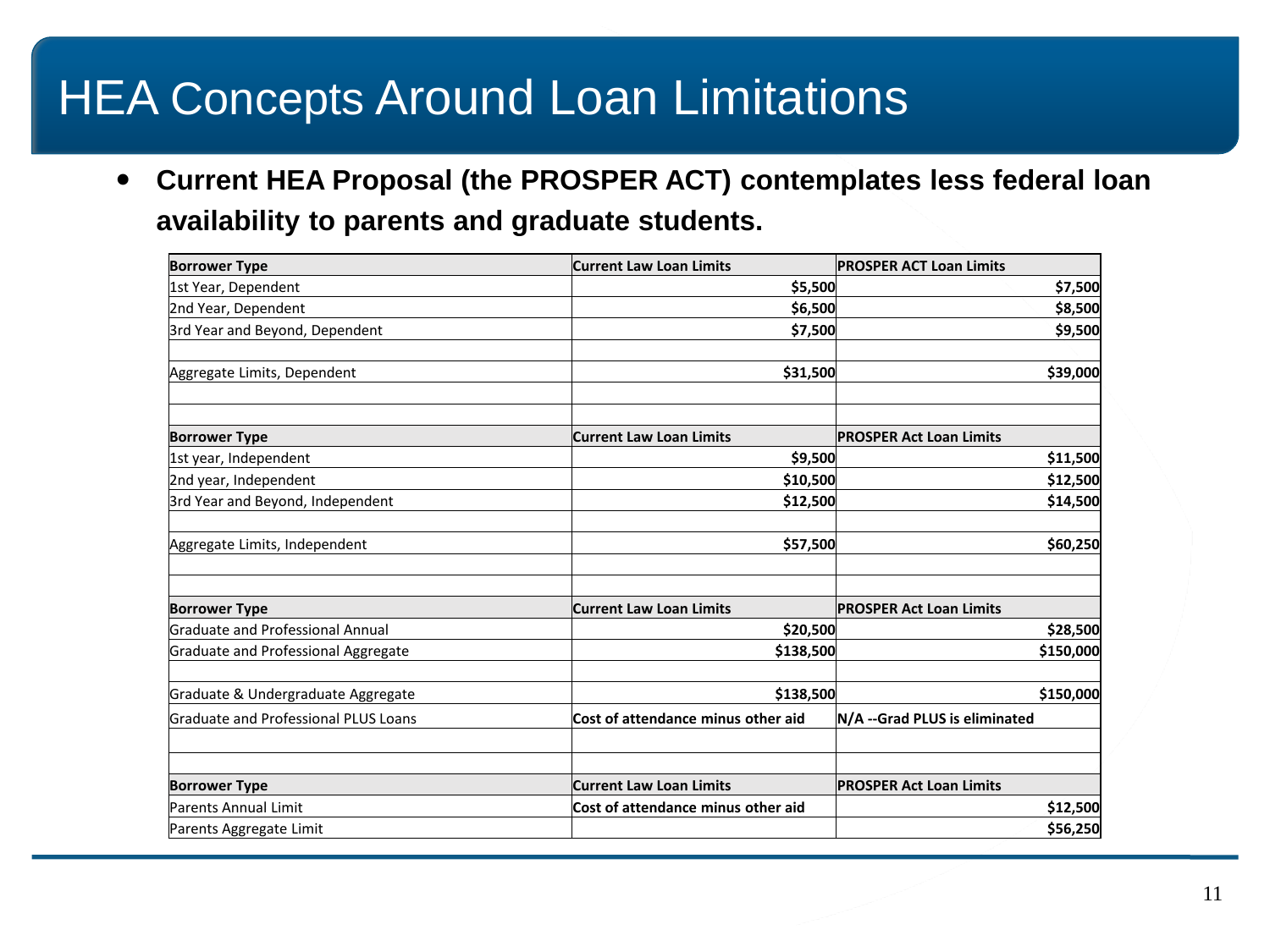## Let's Review Federal Loan Default and Repayment Realities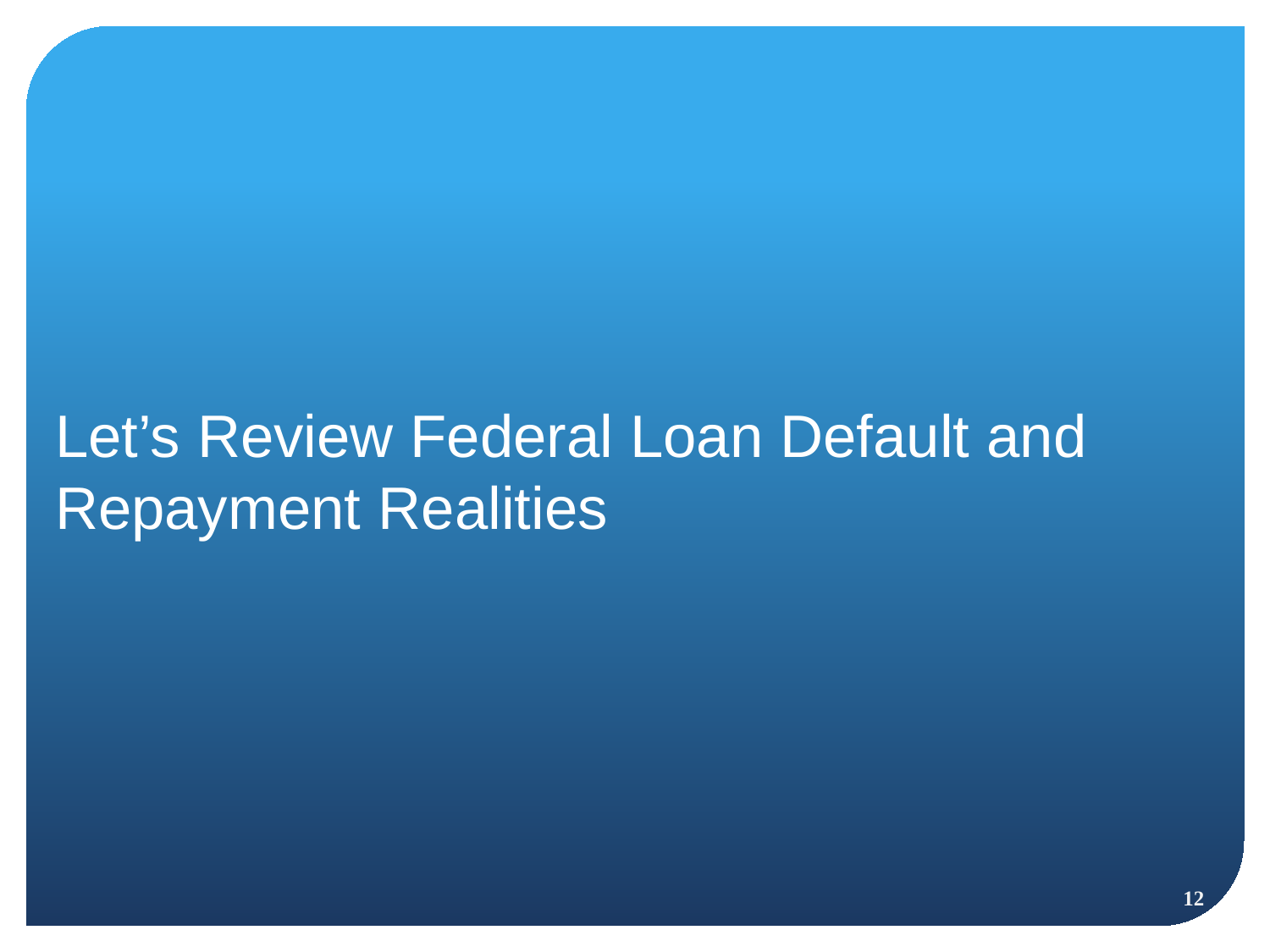### CDR Comparisons by School Type

|                     | 2010 CDR | 2011 CDR | 2012 CDR | 2013 CDR | 2014 CDR |
|---------------------|----------|----------|----------|----------|----------|
| Public, 2-3 Yrs     | 16.7%    | 14.8%    | 13.0%    | 13.0%    | 13.5%    |
| Public, 4+ Yrs      | 13.0%    | 12.9%    | 11.7%    | 11.3%    | 11.3%    |
| Public, Total       | 13.0%    | 12.9%    | 11.7%    | 11.3%    | 11.3%    |
| Non-Profit, 2-3 Yrs | 22.6%    | 25.8%    | 23.7%    | 20.1%    | 17.6%    |
| Non-Profit, 4+ Yrs  | 8.5%     | 7.8%     | 7.0%     | 7.3%     | 8.2%     |
| Non-Profit, Total   | 8.6%     | 8.0%     | 7.2%     | 7.4%     | 8.2%     |
| For-Profit, 2-3 Yrs | 20.0%    | 18.8%    | 16.4%    | 15.4%    | 14.8%    |
| For-Profit, 4+ Yrs  | 22.0%    | 18.7%    | 15.2%    | 14.0%    | 14.7%    |
| For-Profit, Total   | 21.8%    | 18.7%    | 15.3%    | 14.1%    | 14.7%    |
| All                 | 14.4%    | 13.4%    | 11.7%    | 11.0%    | 11.2%    |
| <b>ABACC</b>        | 7.7%     | 6.7%     | 5.9%     | 6.2%     | 7.0%     |
| CCCU                | 7.3%     | 6.3%     | 5.5%     | 5.5%     | 6.1%     |
| CCC                 | 3.8%     | 4.1%     | 3.3%     | 3.0%     | 3.2%     |
| <b>TRACS</b>        | 10.4%    | 10.8%    | 12.4%    | 12.8%    | 14.5%    |

Source: https://studentaid.ed.gov/sa/about/data-center/student/default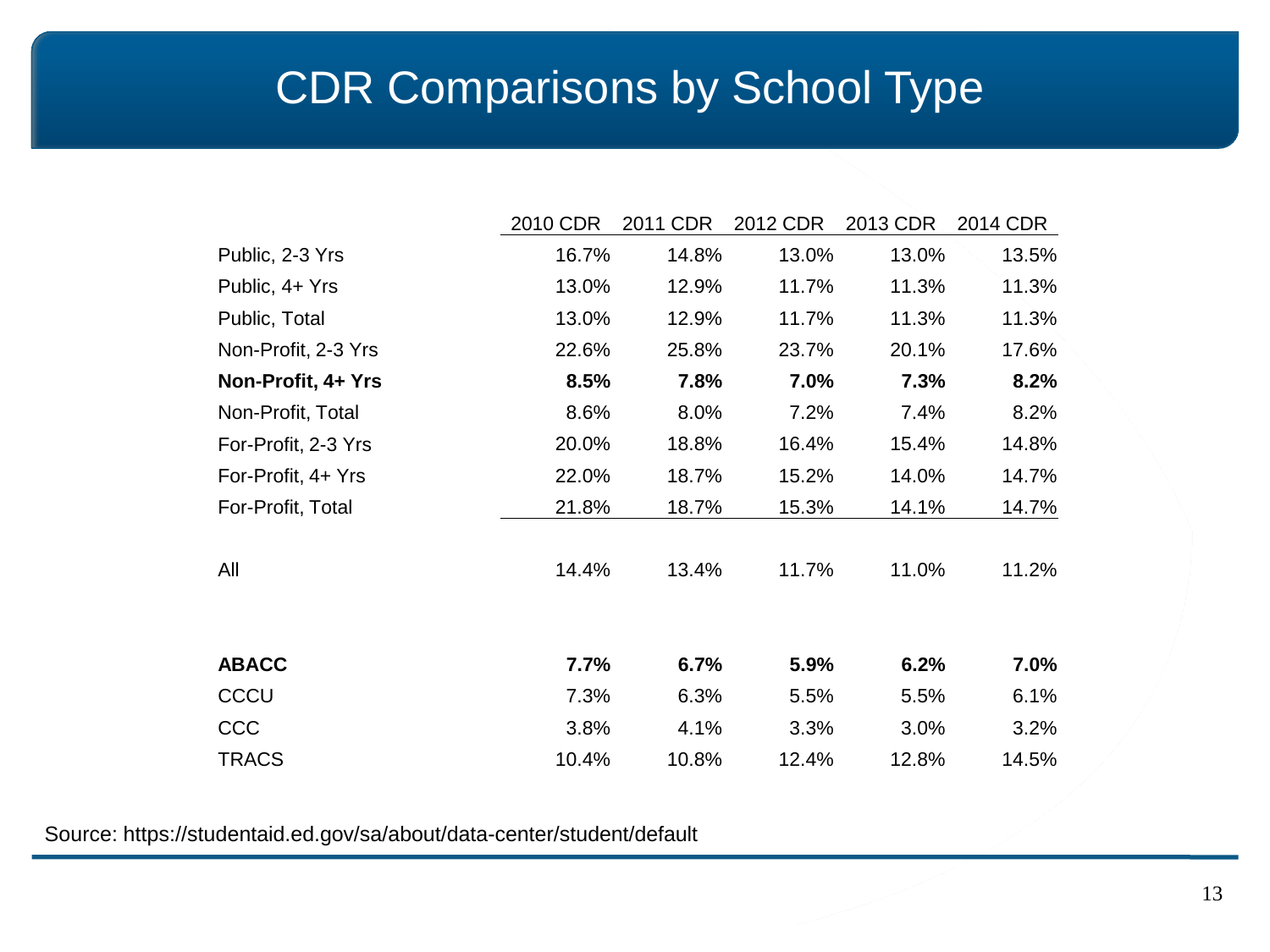### ABACC CDR Distribution

| <b>CDR Range</b> | 2010 CDR | 2011 CDR       | 2012 CDR   | 2013 CDR | 2014 CDR       |
|------------------|----------|----------------|------------|----------|----------------|
|                  |          | # of Schools   |            |          |                |
| $0 - 2.5%$       | 14       | 19             | 20         | 22       | 20             |
| 2.51-5%          | 18       | 27             | 37         | 31       | 23             |
| 5.01-10%         | 60       | 62             | 56         | 54       | 57             |
| 10.01-20%        | 34       | 27             | 18         | 28       | 29             |
| $20%+$           | 5        | $\overline{2}$ | 7          | 1        | $\overline{7}$ |
| Total            | 131      | 137            | 138        | 136      | 136            |
|                  |          |                | % of Total |          |                |
| $0 - 2.5%$       | 10.7%    | 13.9%          | 14.5%      | 16.2%    | 14.7%          |
| 2.51-5%          | 13.7%    | 19.7%          | 26.8%      | 22.8%    | 16.9%          |
| 5.01-10%         | 45.8%    | 45.3%          | 40.6%      | 39.7%    | 41.9%          |
| 10.01-20%        | 26.0%    | 19.7%          | 13.0%      | 20.6%    | 21.3%          |
| $20%+$           | 3.8%     | 1.5%           | 5.1%       | 0.7%     | 5.1%           |
| Total            | 100.0%   | 100.0%         | 100.0%     | 100.0%   | 100.0%         |

Source: https://studentaid.ed.gov/sa/about/data-center/student/default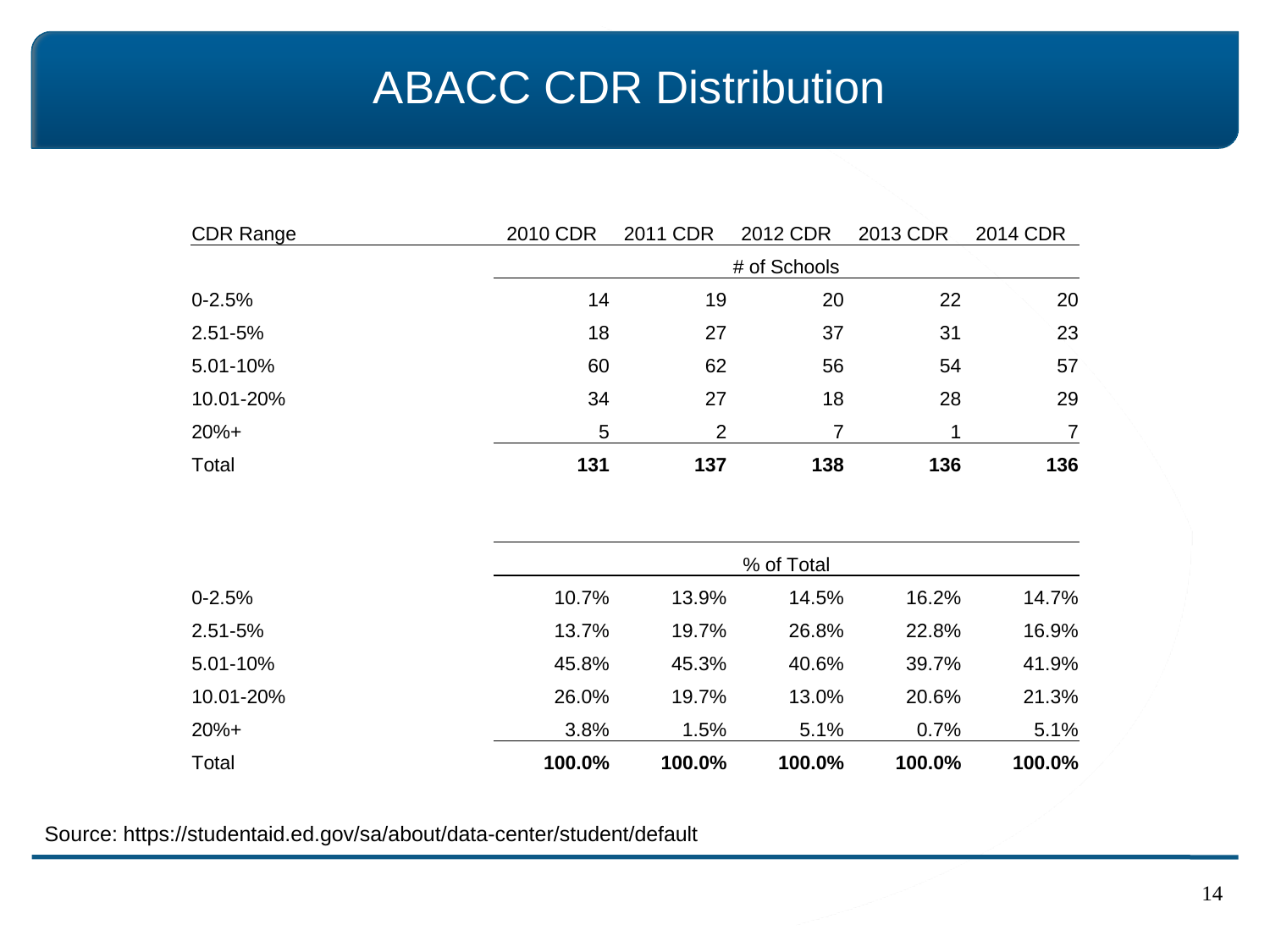### CDR vs. Lifetime Default

- When discussing federal loan default risk, the most common reference is the 2-year or 3-year unit-based cohort default rate.
- However, other aggregated data published by ED at a sector level or by the Congressional Budget Office (CBO) at a funding source level, show that the ultimate dollar defaults are multiples of the CDR rates

|                                                             | 2-Year           | Lifetime Dollar 2-Yr to |              |
|-------------------------------------------------------------|------------------|-------------------------|--------------|
|                                                             | Unit             | Default Rate            | Lifetime     |
| 2011 Cohort Year                                            | Default % Budget |                         | Multiplier   |
| 2 Yr Non-Profit & Public                                    | 15.4%            | 33.8%                   |              |
| 2 Yr Proprietary                                            | 16.7%            | 49.4%                   | 2.2 to $3.0$ |
| 4 Yr Institutions                                           | 8.6%             | 25.4%                   |              |
| Source: DoE, Default Rates for Cohort Years 2007-2011 (PDF) |                  |                         |              |

|                                                             | 3-Year           | Lifetime Dollar 3-Yr to |              |
|-------------------------------------------------------------|------------------|-------------------------|--------------|
|                                                             | Unit             | Default Rate            | Lifetime     |
| 2010 Cohort Year                                            | Default % Budget |                         | Multiplier   |
| 2 Yr Non-Profit & Public                                    | 21.5%            | 34.5%                   |              |
| 2 Yr Proprietary                                            | 27.1%            | 50.0%                   | 1.6 to $2.1$ |
| 4 Yr Institutions                                           | 12.8%            | 26.9%                   |              |
| Source: DoE, Default Rates for Cohort Years 2007-2011 (PDF) |                  |                         |              |

Source http://www.ifap.ed.gov/eannouncements/060614DefaultRatesforCohortYears20072011.html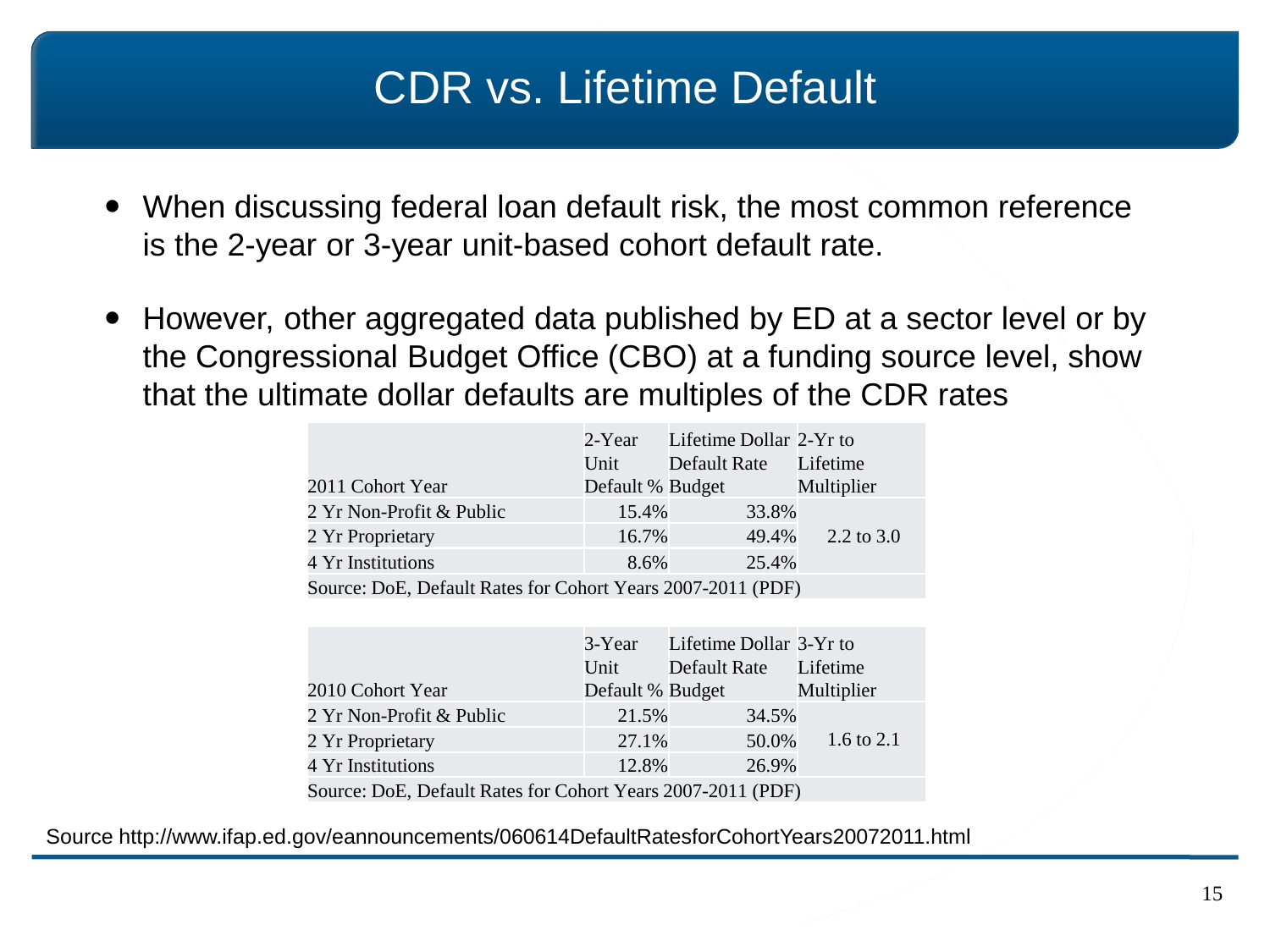### CBO Data – Post-Default Recovery

- In the mid-1990's, the federal government reported its difficulty in collecting on its student loan portfolio. At the time, it was facing high defaults and only about a 60% post-default recovery.
- Since 1996, the federal government introduced various programs to increase post default recovery on student loans:
	- Changing bankruptcy dischargeability of student loans;
	- Introduced Treasury Offset Program; and
	- Implemented administrative wage garnishment program.
- With the combined effects of these programs, the post-default recovery rate has come up to over 100% of defaulted principal balance for subsequent years. Also of note: only the federal government gets to add collections cost back to the amount owed on the loan.
- **This comparison is important as an independent path will not have some or all of the remedies that doubled the federal government's recovery.**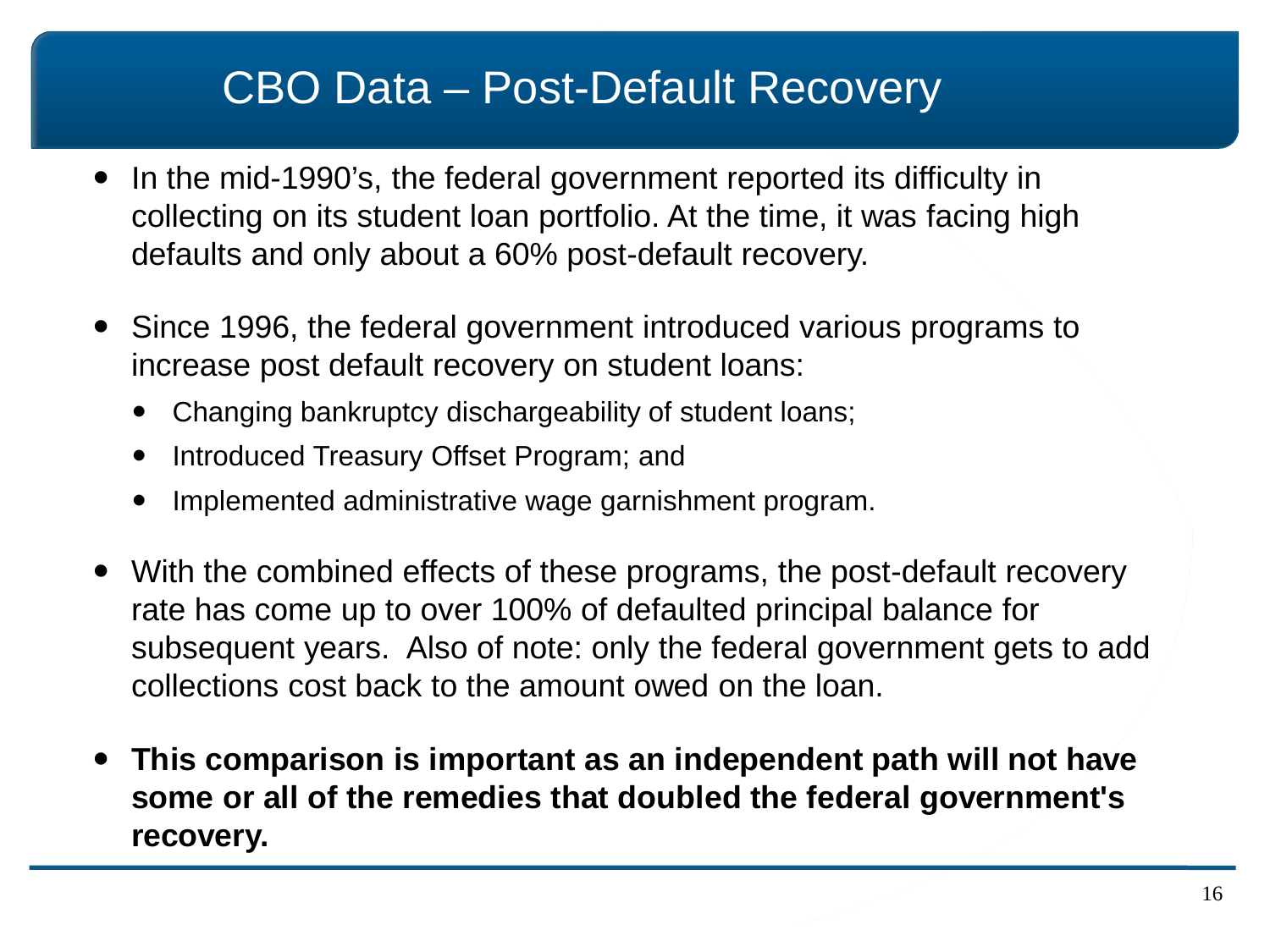### True Repayment Rate on All Federal Loans

- In response to the rising debt burden described earlier, the amount of entitlements for federal loans, which allows for reduced or zero payments, has skyrocketed.
- As a result, only about a third of borrowers are actively paying down their loans



**Student Loan Repayment Status in 2014**

Source: Page 27 of NY Fed Student Loan Borrowing and Repayment Trends, 2015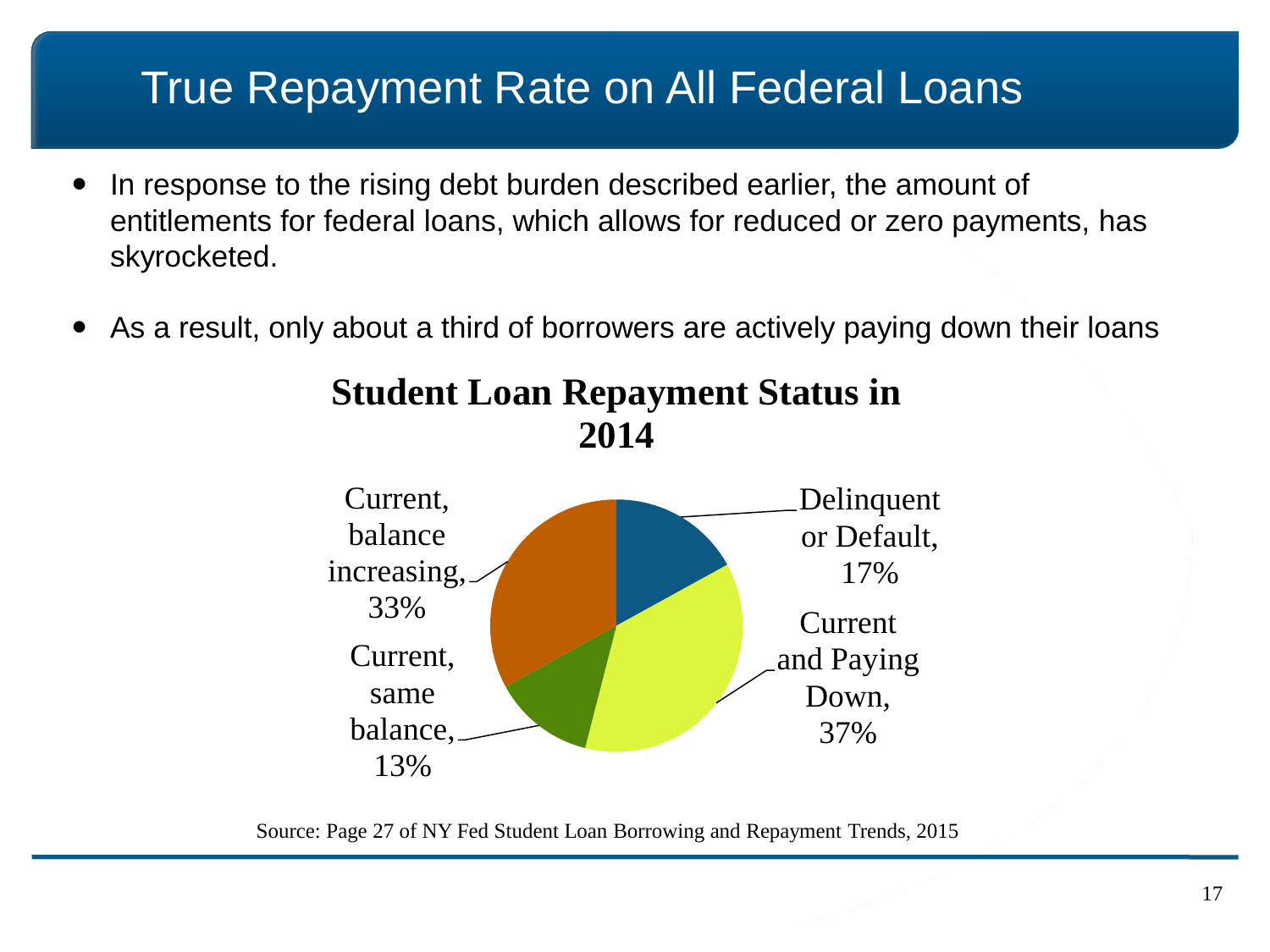### 3-Year Repayment on Undergrad Federal Loans

| All Schools         |                                      |  |  |
|---------------------|--------------------------------------|--|--|
|                     | 3 Year Repayment Rate<br>(Scorecard) |  |  |
| Public, 2-3 Yrs     | 44.8%                                |  |  |
| Public, 4+ Yrs      | 49.1%                                |  |  |
| Public, Total       | 49.0%                                |  |  |
| Non-Profit, 2-3 Yrs | 23.1%                                |  |  |
| Non-Profit, 4+ Yrs  | 56.6%                                |  |  |
| Non-Profit, Total   | 56.1%                                |  |  |
| For-Profit, 2-3 Yrs | 31.5%                                |  |  |
| For-Profit, 4+ Yrs  | 26.2%                                |  |  |
| For-Profit, Total   | 26.9%                                |  |  |
|                     |                                      |  |  |
| <b>ABACC</b>        | 60.8%                                |  |  |
| CCCU                | 62.4%                                |  |  |
| CCC                 | 77.3%                                |  |  |
| <b>TRACS</b>        | 47.3%                                |  |  |
|                     |                                      |  |  |

|              | <b>ABACC Breakdown</b>               |  |
|--------------|--------------------------------------|--|
|              | 3 Year Repayment Rate<br>(Scorecard) |  |
|              | # of Schools                         |  |
| 80%+         | 14                                   |  |
| 70.1-80%     | 9                                    |  |
| 60.1-70%     | 36                                   |  |
| 50.1-60%     | 28                                   |  |
| 40.1-50%     | 17                                   |  |
| 40% or below | 15                                   |  |
| Total        | 119                                  |  |
|              |                                      |  |
|              | % of Total                           |  |
| 80%+         | 11.8%                                |  |
| 70.1-80%     | 7.6%                                 |  |
| 60.1-70%     | 30.3%                                |  |
| 50.1-60%     | 23.5%                                |  |
| 40.1-50%     | 14.3%                                |  |
| 40% or below | 12.6%                                |  |
| Total        | 100.0%                               |  |

Source: https://collegescorecard.ed.gov/data/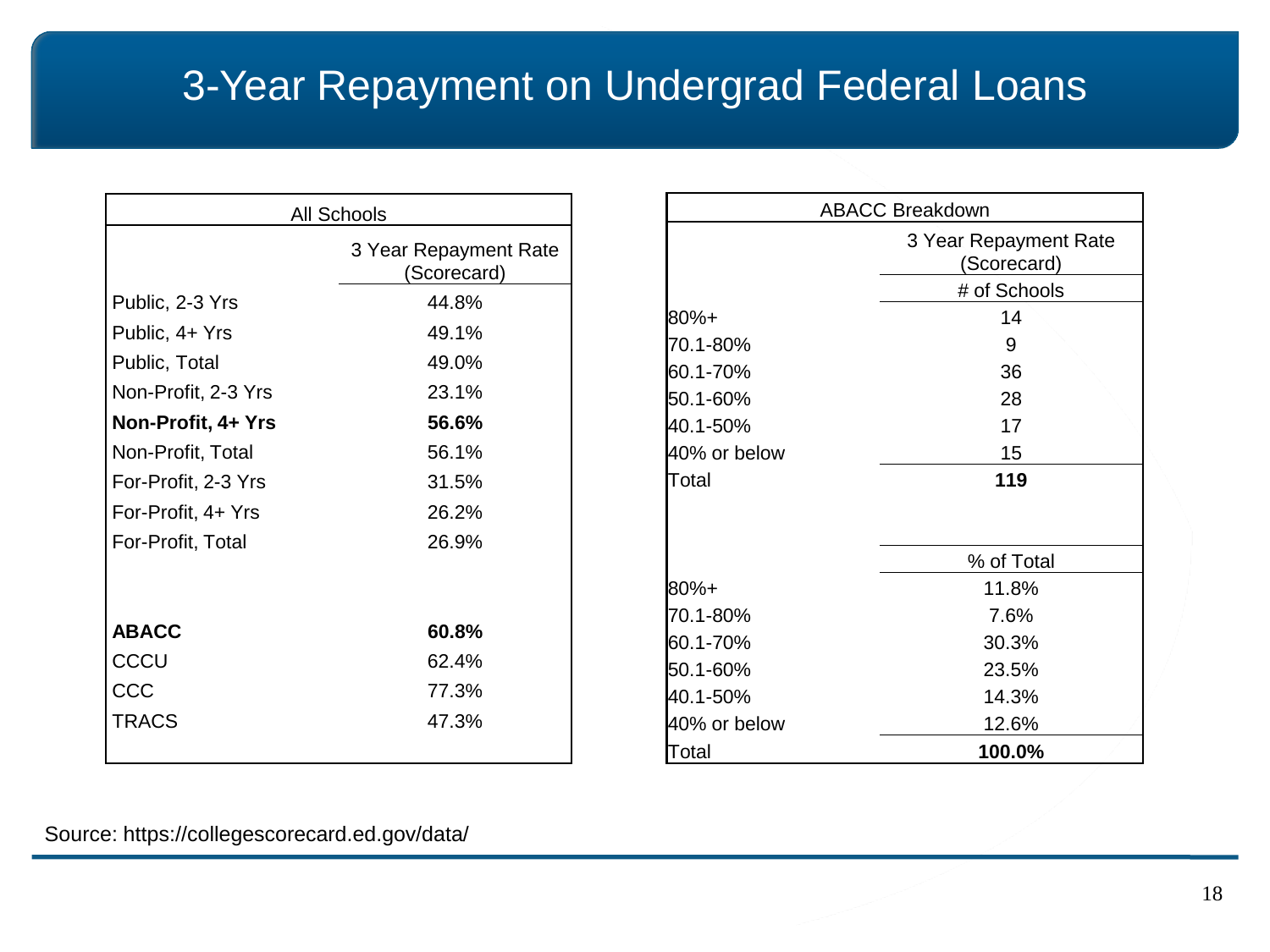## Let's Assess What a More Viable Future State of Student Finance Would Look Like and What First Steps Should Be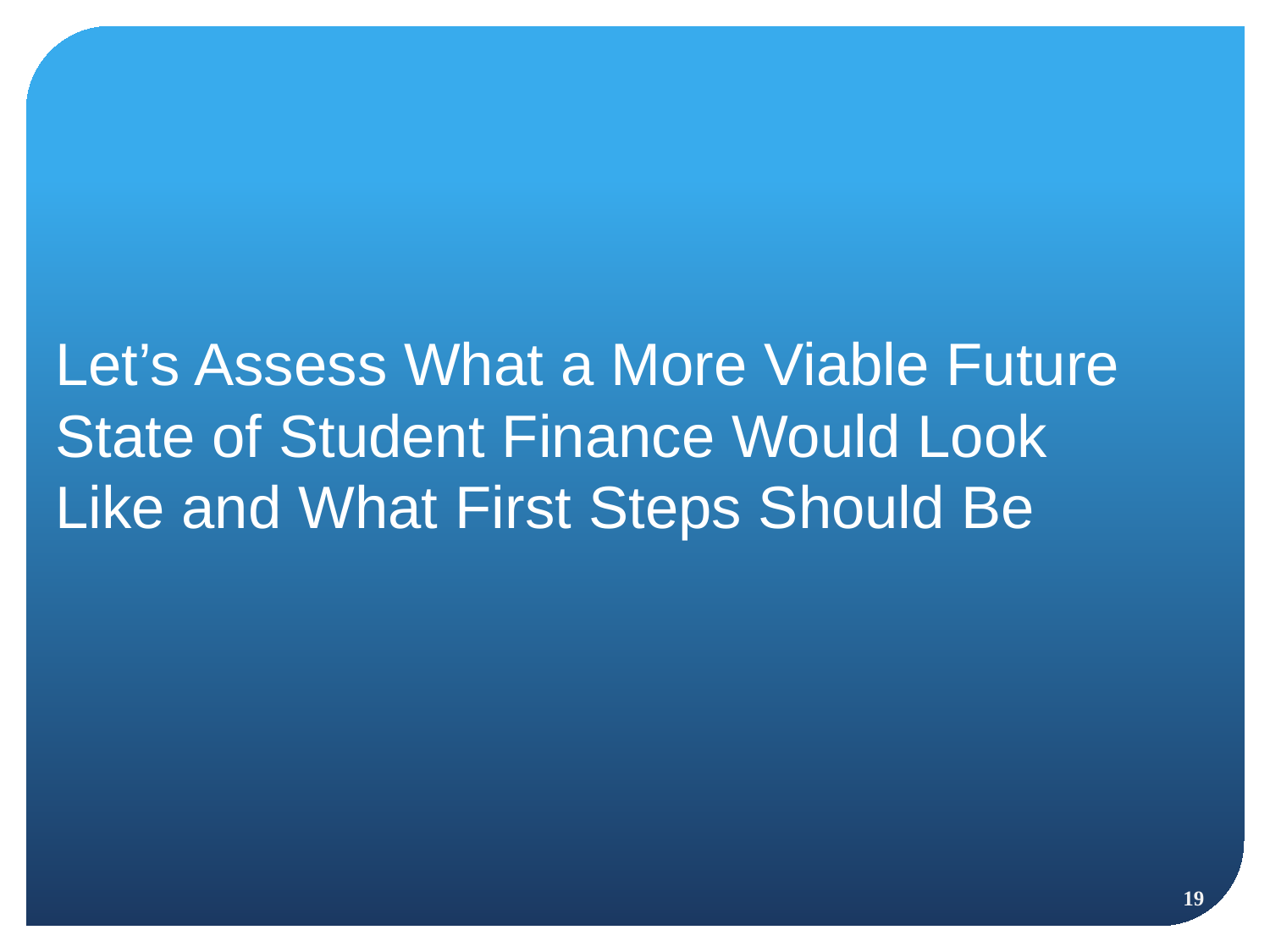### Future State of Student Finance – Integrated Stakeholders

#### **For the future system to function effectively there needs to be an economically feasible model that mutually benefits all three stakeholders:**

#### **Student**

- Students must repay the loan to minimize impact to future students and Institution.
- Loan interest rates will vary depending on the source of capital or potential program of study.

#### **Institution / School**

- Able to equip and influence students' behavior on repayment through the relationship established during the in-school period.
- May need to provide some level of guarantee and/or discount on the loans based on repayment rates and risk profile of student borrowers.

#### **New Sources of Capital / Infrastructure**

- New infrastructure to enhance future repayment may be necessary.
- Varied loan program terms depending on how well a source of capital is aligned with the mission of the Institution.
- Donations, endowments or other renewable sources will be necessary to replace needs-based grants that are not repaid (i.e. Pell and state grants).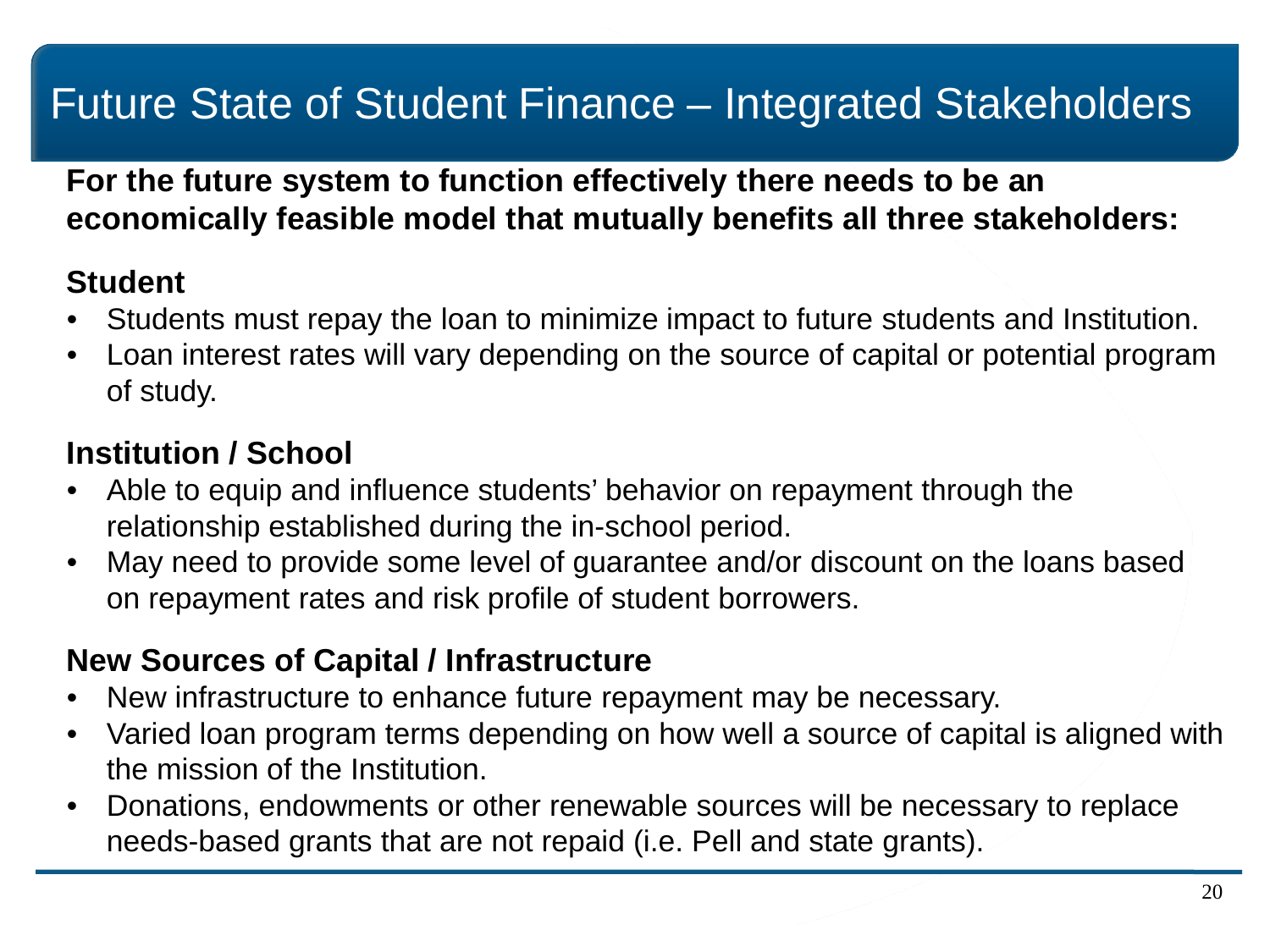### First Steps in Assessing Student Finance Environment

- Determine how the institution's students are performing in the repayment of their federal loans.
- Understand student behavior and drivers / attributes for repayment and default.
- Assess whether existing student aid offerings are meeting all of the needs of both the school and the student:
	- Assessment of discounted aid sources;
	- Identification of existing sources that are at risk of going away or decreasing in the near term (e.g. Perkins, state grants, Grad Plus, Parent Plus);
	- Determination of whether other sources are currently needed.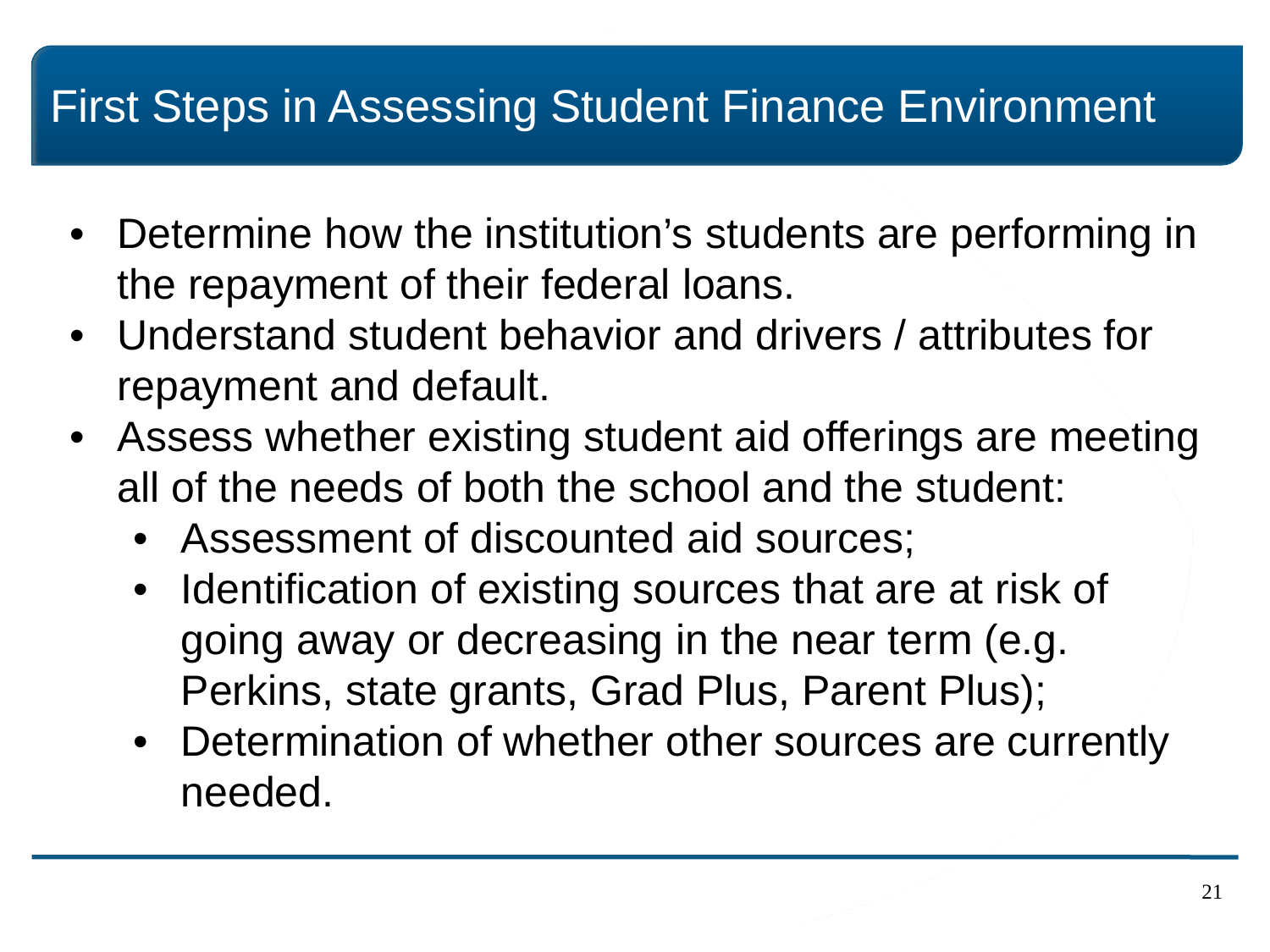### Why Review Default & Repayment Data?

- HEA proposals and other regulatory views indicate schools will eventually be accountable for repayment rates.
- If no prior institutional loan programs exist, actual data on the successful repayment of your students' loans may be limited.
- Published CDR data may not correlate to actual default rates for the institution or the repayment rates for students.
- Sponsors, trustees, donors and/or investors will need historical data to support the viability of the transition towards independence.
- If the net yield on alternatives to Federal Aid are not adequate to cover the following: 1) loan losses, 2) administrative cost of the replacement solutions, and 3) the cost of capital, then net proceeds to the schools will likely be discounted versus the fully funded Title IV aid received today.
- Additional resources to promote financial literacy and biblical stewardship may be needed to counter the national headwinds on loan repayments.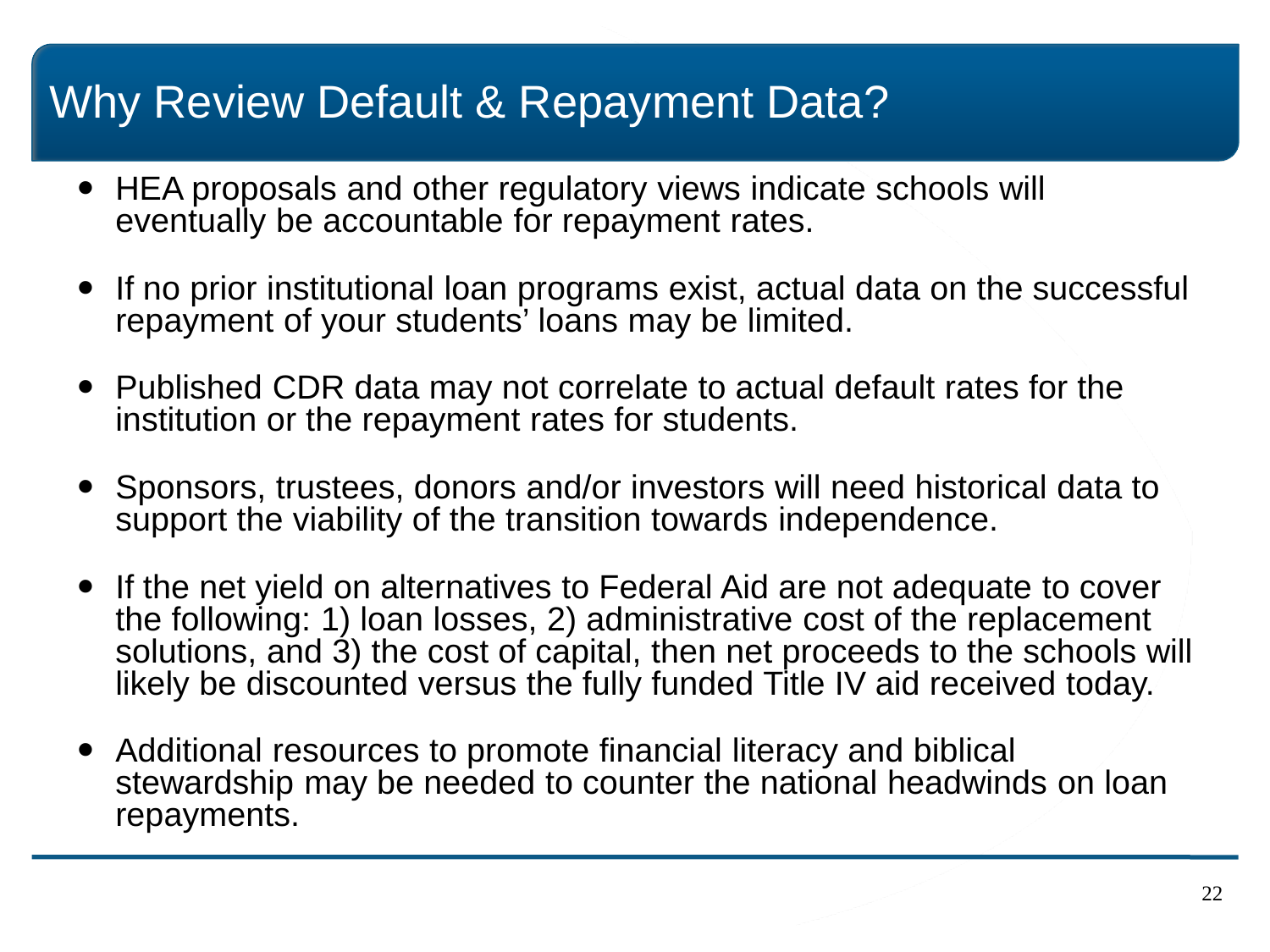### How to Review Federal Default & Repayment Data?

- Annually ED publishes the over 200 page "Cohort Default Rate Guide."
	- https://ifap.ed.gov/DefaultManagement/guide/CDRGuideMasterVersion.html
	- This document contains tons of reference information on default, including information on the following reports available with your schools data:
		- DRC015, DRC016, DELQ01, DER002, SCHPR1 and SCHDF2 (which are available under the "Reports" tab on the NSLDS Web site).
- Although all of the reports were designed for default management, versus repayment analysis, our team has determined that the data can be used to create many helpful views on repayment
	- Warning the data in these files can be cumbersome as most of it is maintained at a loan level. Special care and attention is needed to roll the data up to the student/borrower level and to calculate repayment rates or default rates.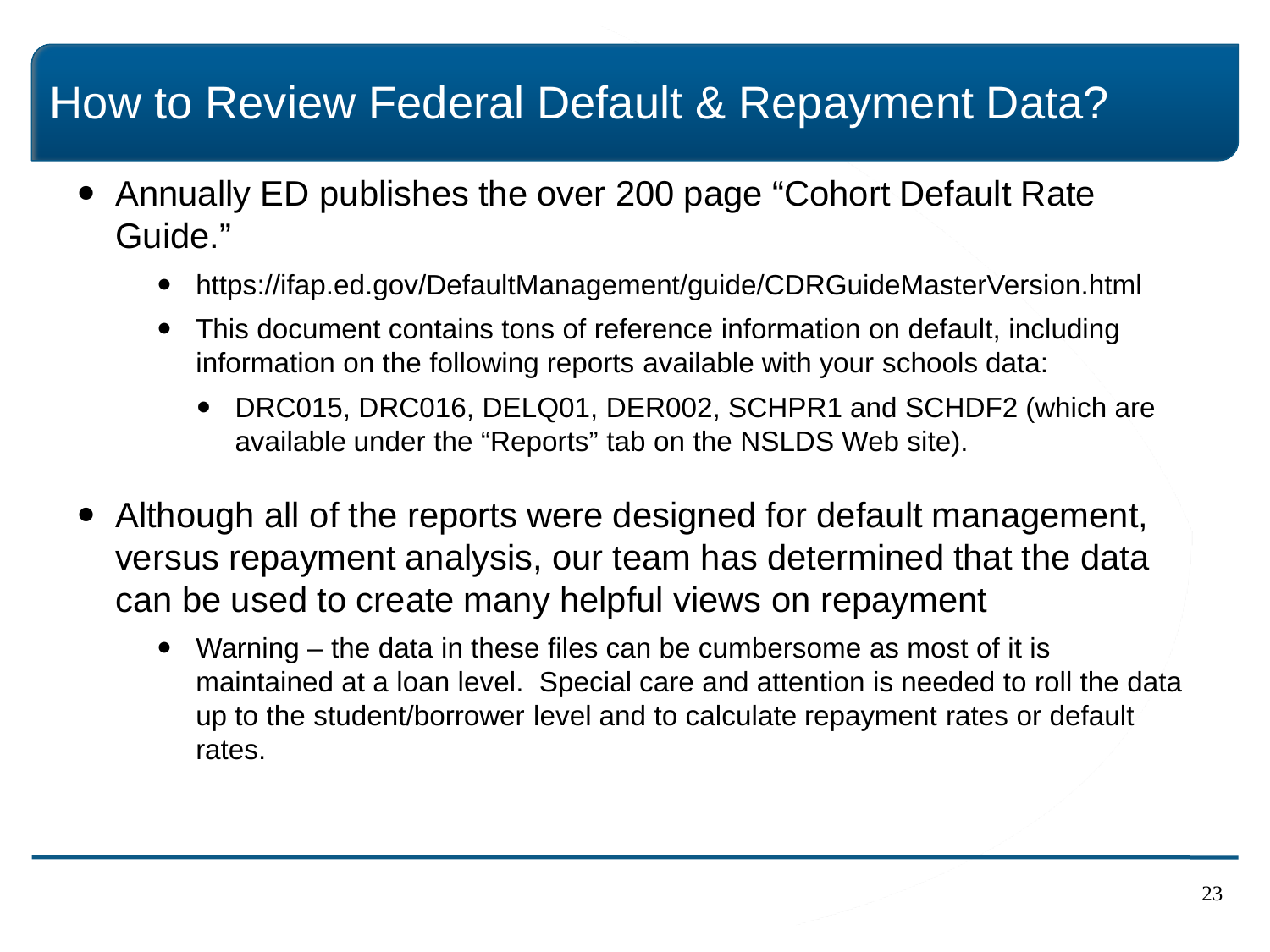### What Other Student Finance Questions Should be Asked?

- Are unfunded sources such as merits, grants and scholarships achieving the intended/desired outcomes for both students and schools? Below are the type of key questions that should be considered and analyzed:
	- Does the presence of a merit\* increase the number of applicants that matriculate?
	- Does the presence of a merit<sup>\*</sup> increase the quality of the students that matriculate?
	- Does the presence of a merit<sup>\*</sup> increase the likelihood of positive academic outcomes of students while enrolled, as well as graduation rates?
	- Does the presence of a merit\* correlate to better default and repayment rates of students after they leave the institution?

\*"Merit" here is meant to include all discounted aid sources, collectively: merits, scholarships and grants.

- Are new GAP funding sources such as risk-sharing, private or institutional loans, and/or Income Sharing Agreements (ISAs) needed?
- Are the institution's student aid offerings aligned with the organization's strategic and operational plans?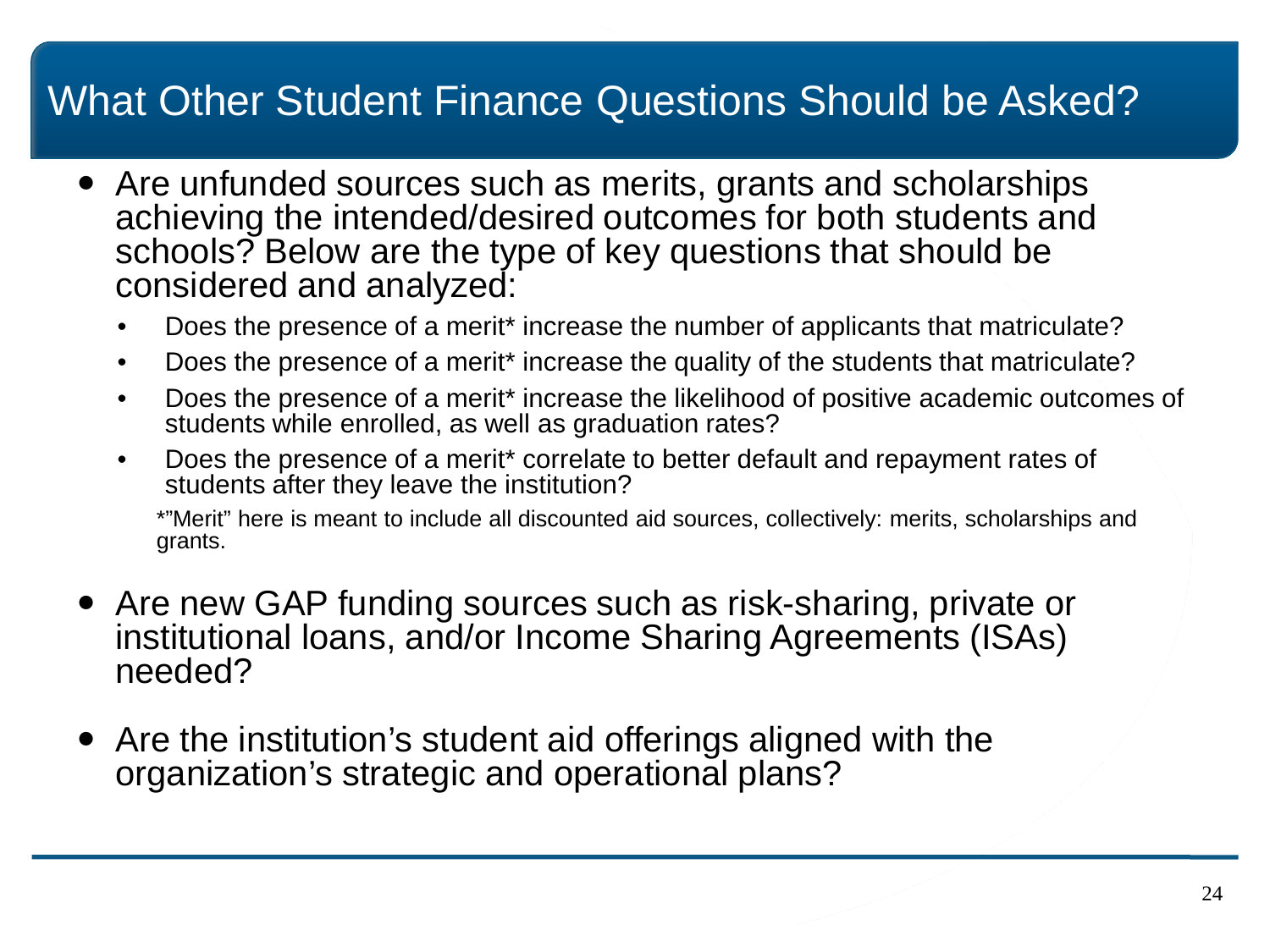### Sources for Tuition and Fees – All Three Are Needed

### **Primary Funding:**

Merit\* Pell and State Grants Direct Stafford/Perkins Loans Military/Veterans Institutional Need/Endowed Aid PLUS (Parent and Grad)

**Comprehensive GAP Funding** 

> **Discretionary Institutional**

**Aid**

\*Based on policy or systemized rubric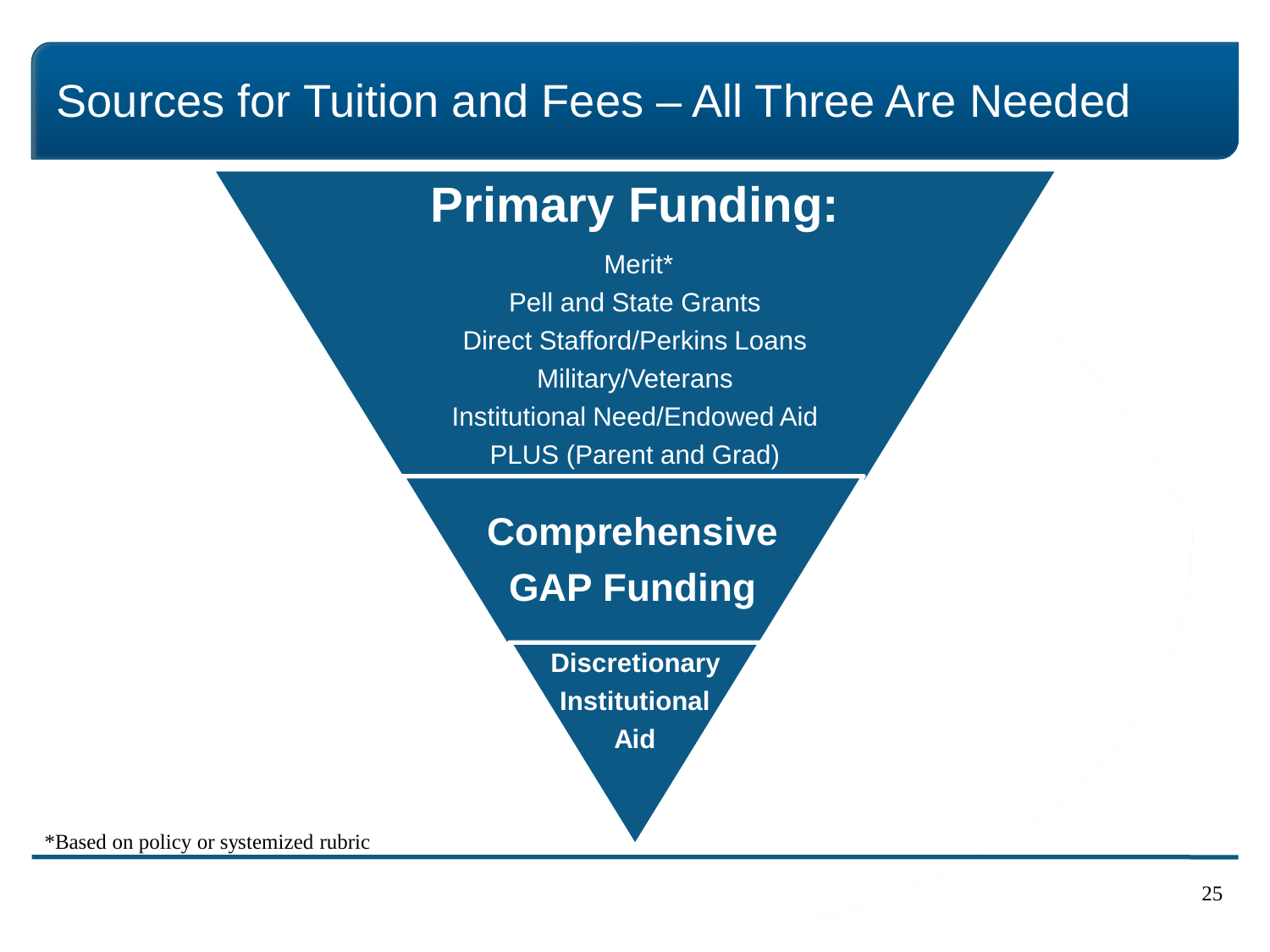### Today's GAP Funding Options Needed

| Some or all of the following products may be needed<br>to ensure that all admitted students will be able to attend               |                                                                                            |                                          |                                                                     |  |
|----------------------------------------------------------------------------------------------------------------------------------|--------------------------------------------------------------------------------------------|------------------------------------------|---------------------------------------------------------------------|--|
| 1) Cash Payment Options<br>(Fully Funded During Enrollment Period)                                                               |                                                                                            |                                          |                                                                     |  |
| Cash Payments from<br><b>Students</b>                                                                                            | Cash Payments from<br><b>Family or Support</b><br>System                                   | <b>In-School Payment</b><br><b>Plans</b> | <b>Third-Party Payments</b><br>(Corporate/Tuition<br>Reimbursement) |  |
| 2) Credit-Tested Loans<br>(Fully Funded by Third Parties / Highly Selective Underwriting)                                        |                                                                                            |                                          |                                                                     |  |
| Examples: Goal Structured Solutions - Ascent Tuition & Ascent Independent<br>Sallie Mae, Discover, College Ave, PNC, Wells Fargo |                                                                                            |                                          |                                                                     |  |
| 3) School-Sponsored Loans & ISAs<br>(Discounted Funding or Payments Over Time)                                                   |                                                                                            |                                          |                                                                     |  |
| <b>Private Loans with Risk</b><br>Sharing                                                                                        | Private Loans funded and<br>guaranteed by School but<br>owned and managed by<br>NFP entity | <b>Institutional Loans</b>               | <b>Income Sharing</b><br>Agreements                                 |  |
| 4) Discretionary Institutional Aid (Grants and Scholarships)<br>(Unfunded)                                                       |                                                                                            |                                          |                                                                     |  |
| These solutions should be used on an exception basis only with a structured approval process                                     |                                                                                            |                                          |                                                                     |  |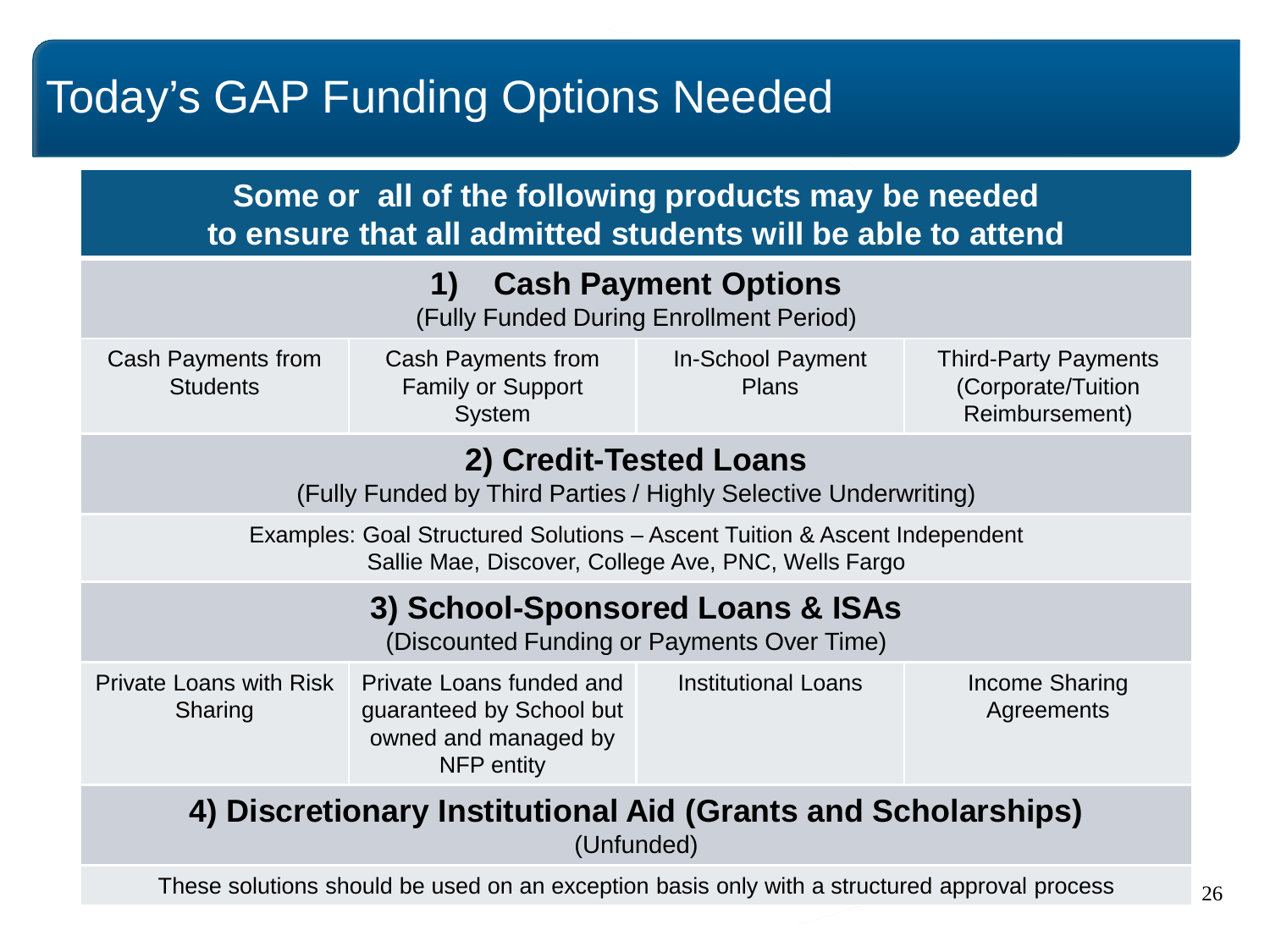### What Factors Influence the Student Aid Funding Mix?

- No single solution works for all institutions and students.
- Design of student aid program will be heavily impacted by the following factors:
	- Enrollment capacity limitations;
	- Current socio-economical/demographic mix;
	- Desired or improved/changed enrollment mix;
	- Current cost of attendance;
	- Credit loads of students;
	- Current institutional grant/scholarship policy and related costs;
	- Fixed vs. variable cost of education services;
	- Growth plans of the institution; and
	- Price and aid programs offered by major competitors.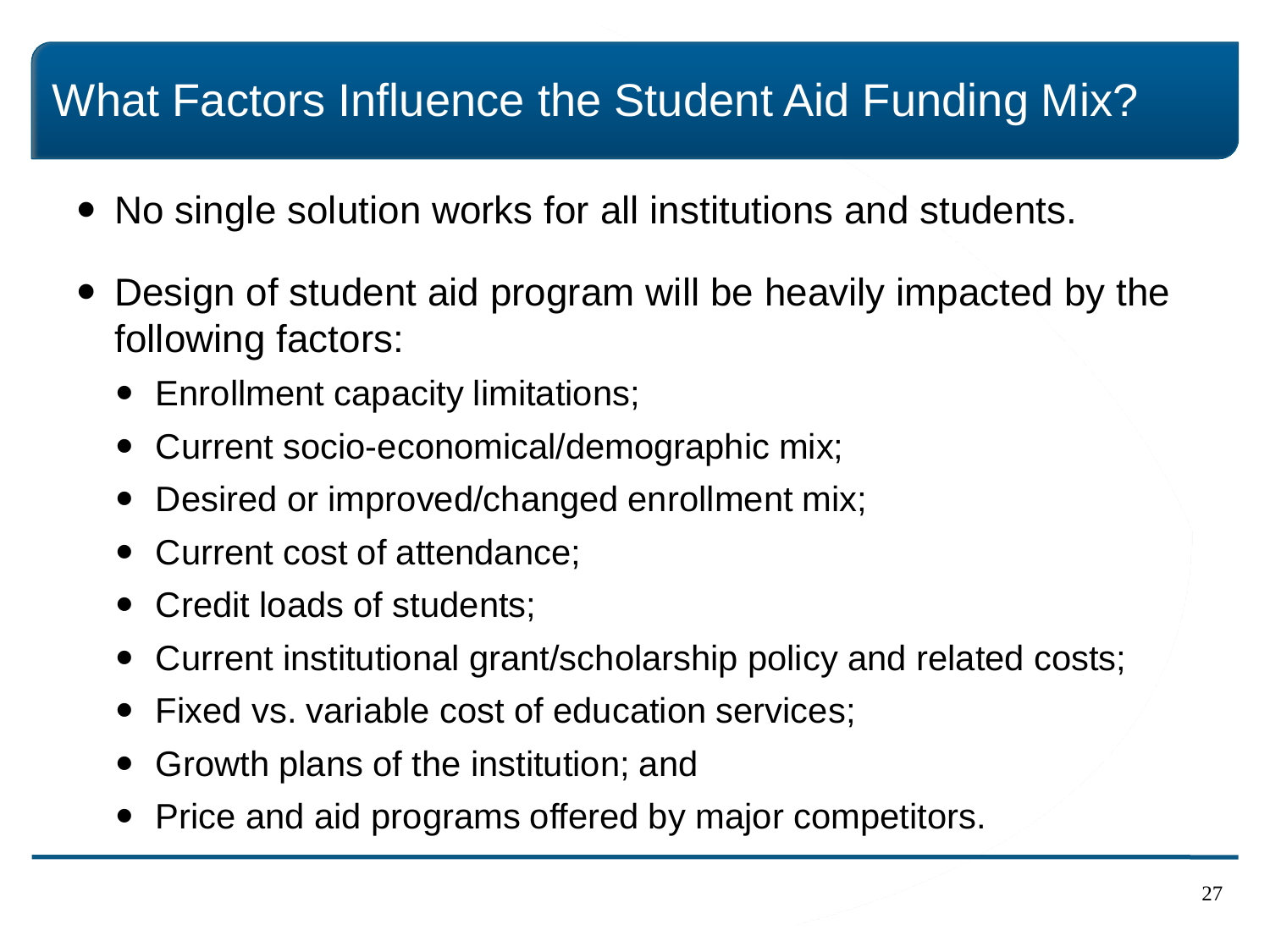## Path to Independence – Milestones and Metrics of Successful Examples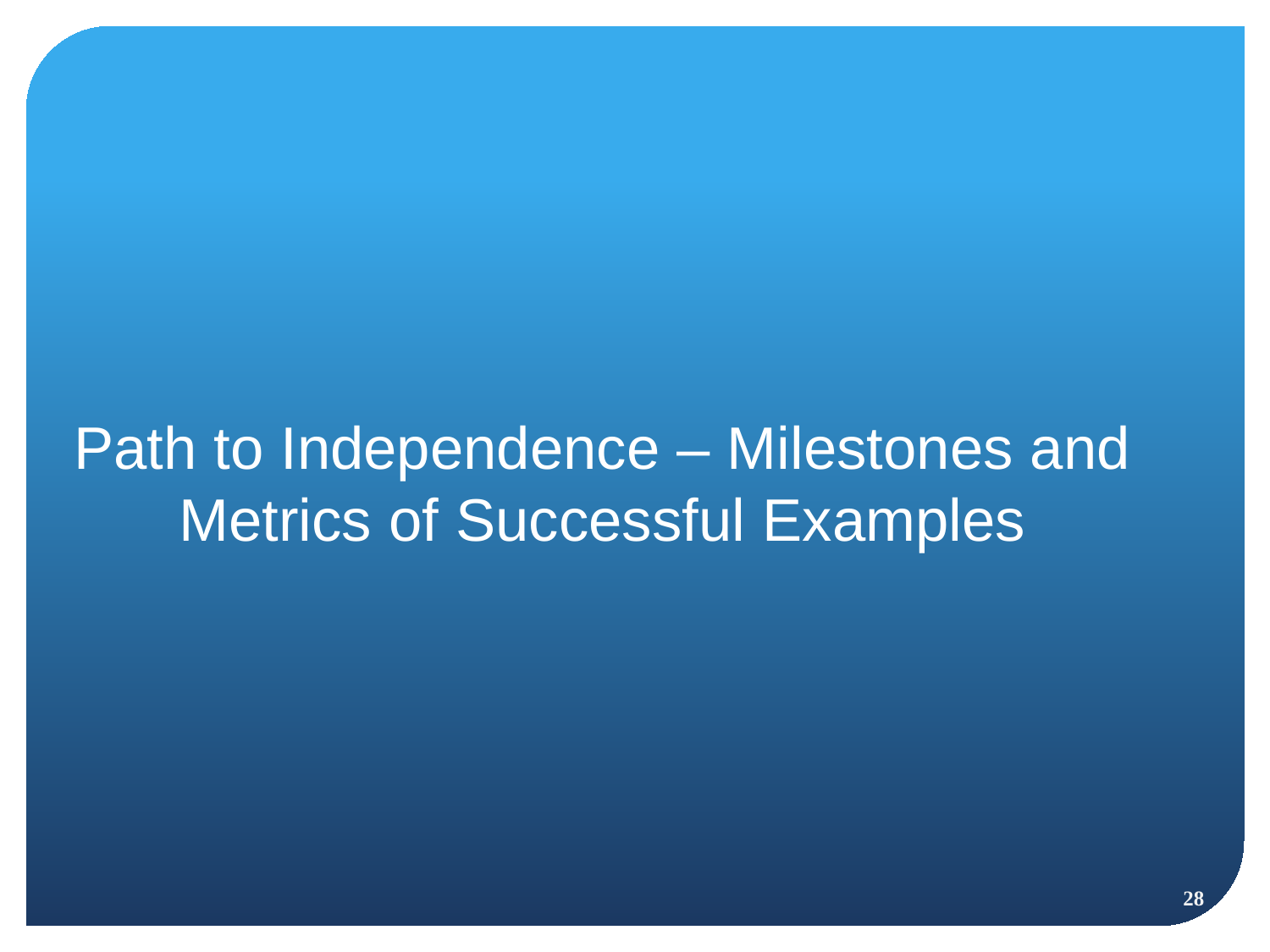### Path to Independence - Milestones

#### **Shorter-Term**

Develop a comprehensive student finance strategy designed to provide immediate economic benefit to the institution and its students. This will need to include steps to improve repayment rates. This will also likely include some form of school sponsored lending or ISA programs that can allow the path to independence to begin while also improving current financial viability. Examples could include:

- Replacement solutions for potential loss of State Grants or Perkins;
- Remove barriers to entry for students lacking funding; or
- Potential to replace some unfunded discounts with a loan.

#### **Medium-Term**

Begin to diversify away from dependence on federal and state aid as new sources of capital, infrastructure and successful student repayments coalesce to solidify the pathway.

#### **Longer-Term**

Complete the transition to total independence from federal and state aid using the bridge built during the prior two phases.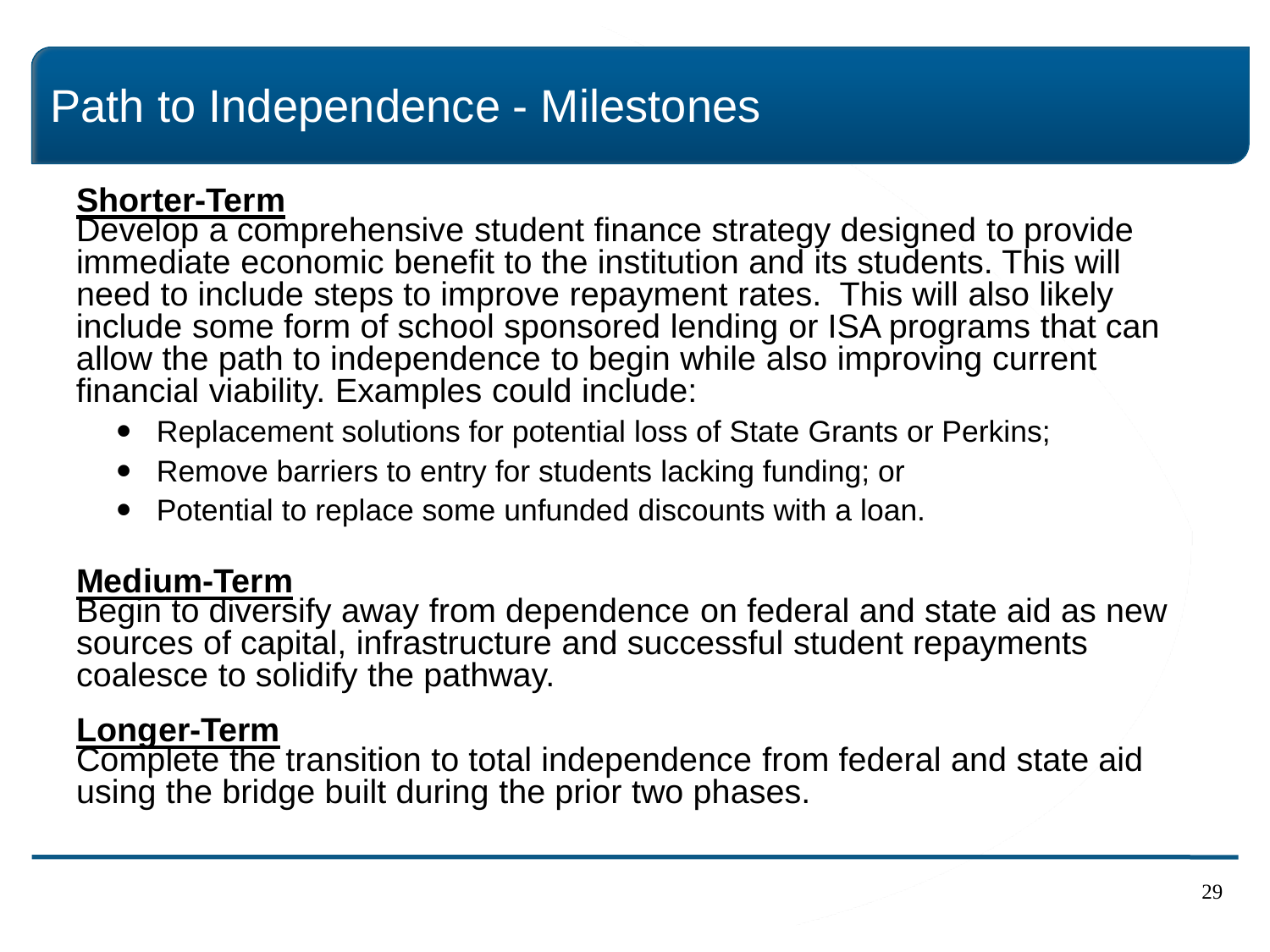### Successful Path to Independence Outcomes

- Financially strong and thriving Christian colleges and universities expanding their mission and the positive influence of the gospel.
- Successful students with quality outcomes in all areas, including loan repayment.
- A Christian higher education environment that is independently funded by sources other than federal and state agencies;
- Sustainable mission-centered infrastructure that can support all of the above goals; and
- A student finance system that is operationally self-sufficient without additional donor or school support.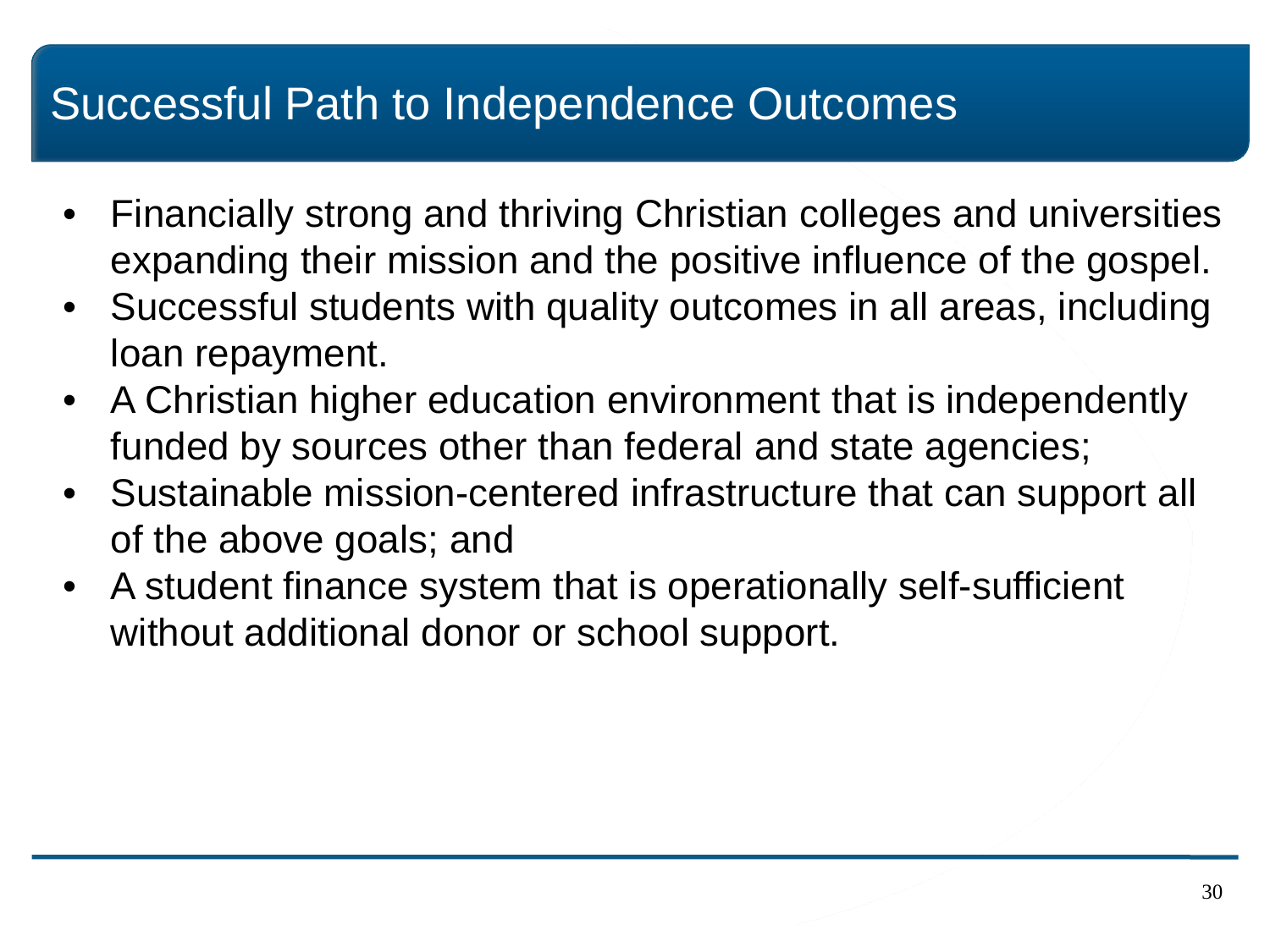### HOPE International – A Christ-Centered Financing Parallel

HOPE's Challenges:

- Bring transformational Christ-centered financial services to some of the most difficult-to-serve geographies on the planet;
- Provide spiritual guidance and infrastructure to support lending and borrower loan repayments with no asset-backed collateral; and
- Raise capital to support their mission while remaining "Mission True"
	- $\triangleright$  This issue hit close to home for HOPE and its CEO Peter Greer, when a contingency of a potentially large donor requested the organization to "tone down its Christian mission." The result of their journey led them to study Christian organizations over the last several hundred years and the path to staying mission true (including some of the most famous universities that began with Christ at their core but lost their way, like Harvard and Yale).
	- The end result a book called **Mission Drift –** *The Unspoken Crisis Facing Leaders, Charities and Churches* – A Christianity Today - 2015 Book Award Finalist.

HOPE's Success:

- 20 Years of helping spread the gospel through holistic solutions in over 16 countries;
- 950,000 current clients serviced with Christ-centered financial products;
- 98% 5-Year Loan Repayment Rate;
- Half of regions are operationally self-sufficient (meaning they no longer require guarantees or support from outside sources).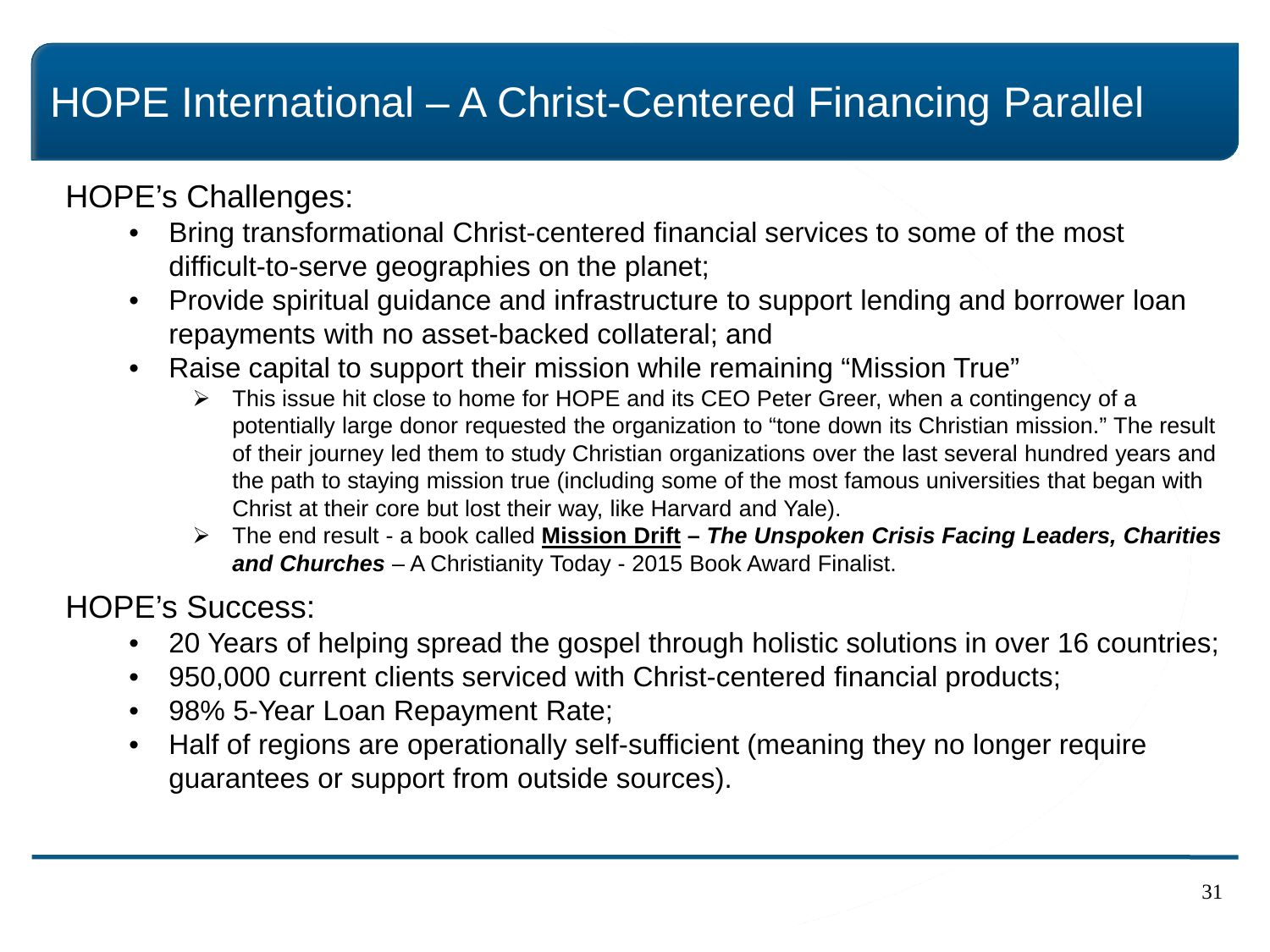### Summary - Action Steps / Levels of Engagement

**Wait** – Continue to monitor, but take no immediate action.

**Learn** – Gather information on your students repayment rates to better understand the level of risk your institution has relative to the external risk factors described in this presentation.

#### **Analyze**

- 1. Analyze repayment rates and begin to assess ways to positively influence student behavior.
- 2. Analyze all student aid sources (including federal/state aid, merits and GAP funding) to determine if enhancements or additional student finance solutions are needed.

#### **Act**

- 1. Implement new/enhanced student finance solutions that address immediate or near term needs of the students and/or Institutions. This can improve current financial viability of the institution and build key infrastructure that can be leveraged in the future.
- 2. Implement enhanced financial literacy and biblical stewardship programs (in-school) and enhanced student outreach strategies (post-separation) to positively impact repayment on all categories of loans.
- 3. Increase development efforts specifically aimed at religious liberty/mission risk.
- 4. Look for ways to strengthen the institution's cash flows and balance sheet.

**Chart a Path to Independence** – If your institution's metrics on key areas (completion rates, repayment rates, Title IV usage, endowment/development, financial strength, etc.) are exceptional, then setting a proactive course for independence like Grove City/Hillsdale did decades before might be possible today.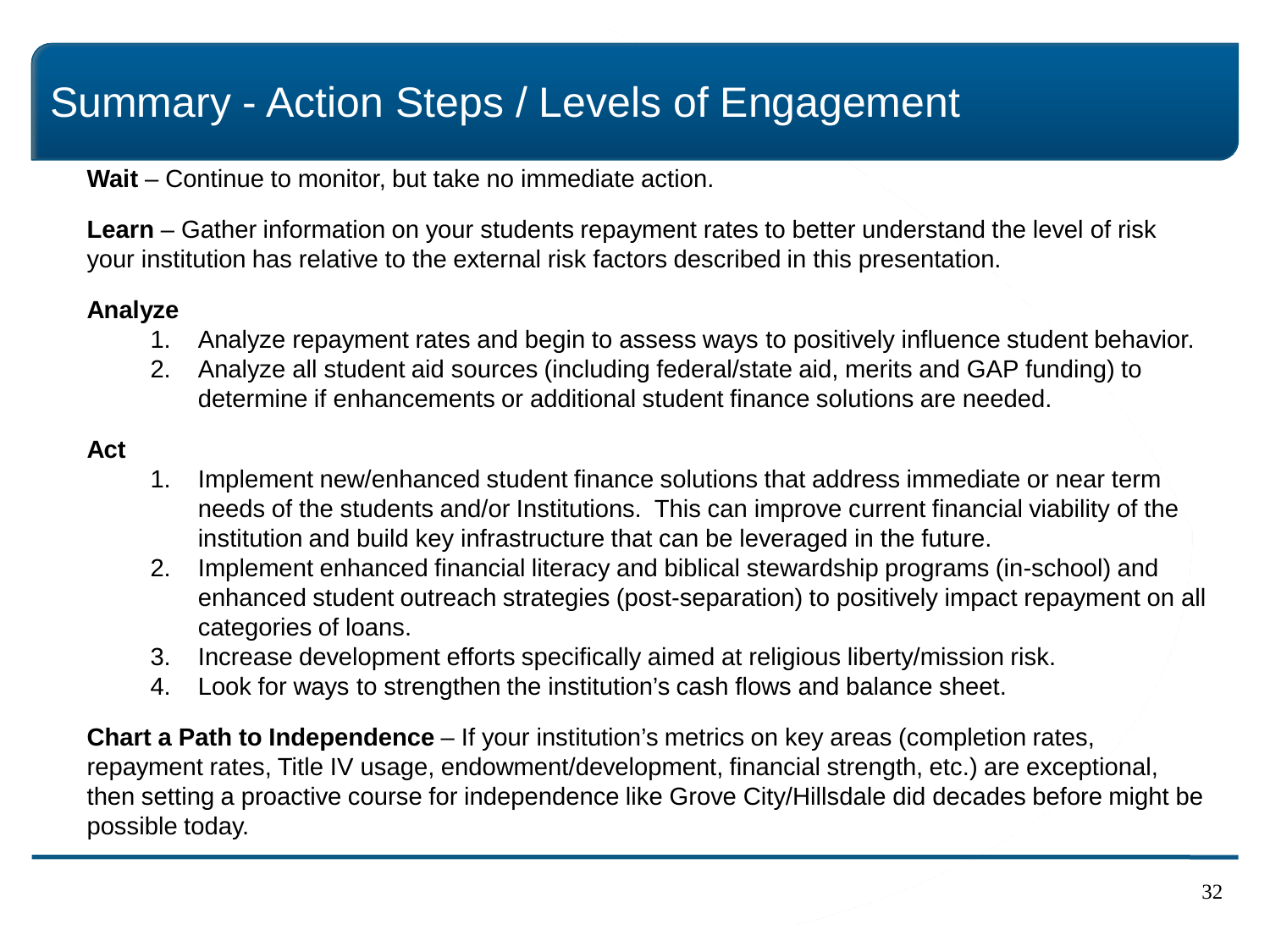# **Appendix: A**

Bio and Areas of Expertise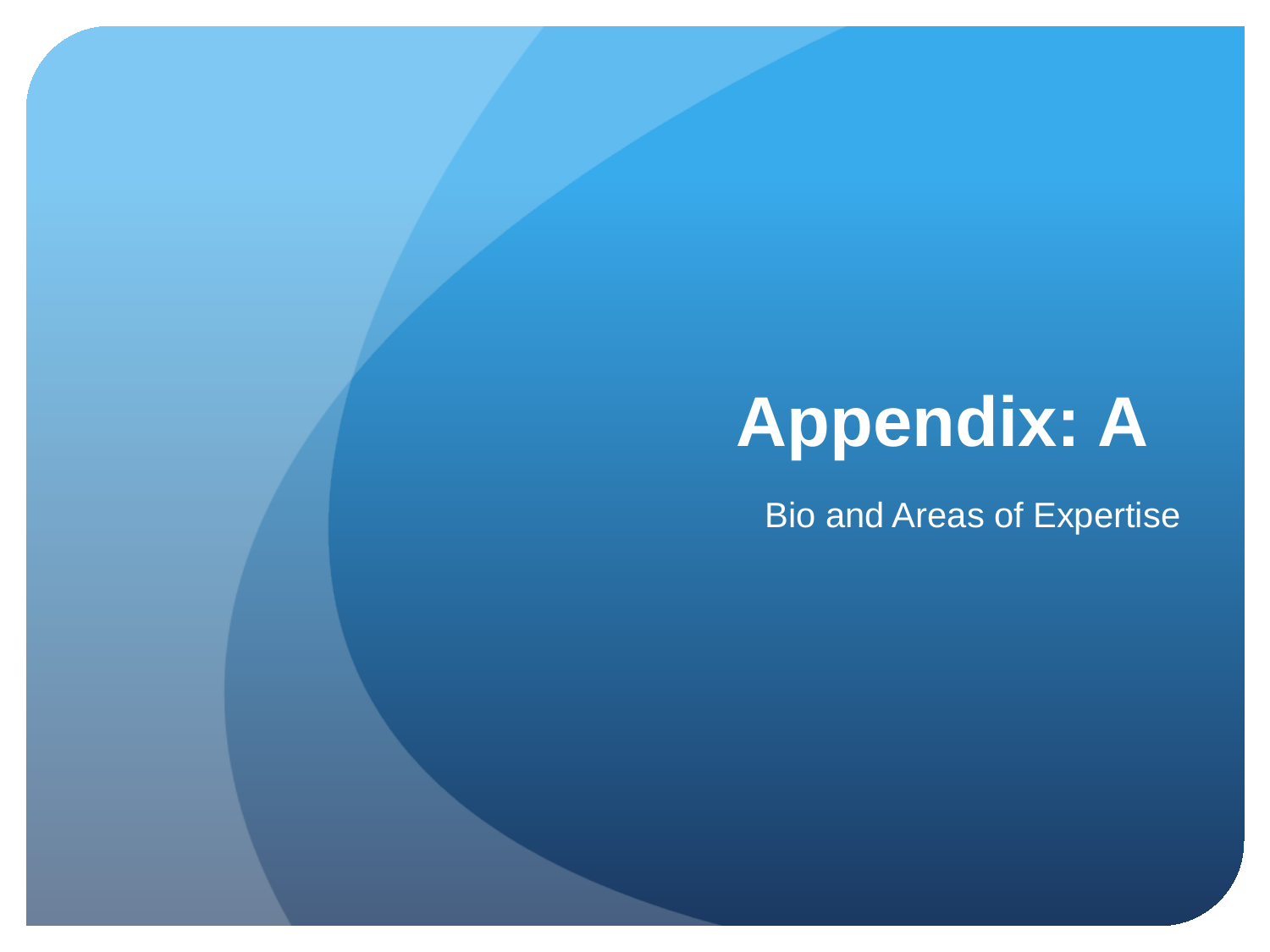### King Consulting Group – Experience and Reference

- Experience analyzing millions of federal and private student loan records for hundreds of thousands of students
- Experience building and managing loan programs through partnerships with schools, third-party servicers and sources of capital
- KCG leverages a team of consultants that has over 50 years of Higher Ed experience in a variety of Institutional Finance/Accounting and Student Finance roles
- Strong project leadership
- Eight years of experience with HOPE International, a global Christ-centered nonprofit focused on addressing both physical and spiritual poverty through microenterprise loans and development
- ABACC Corporate sponsor
- More than a year-long student finance project with a large ABACC/CCCU Institution with over 10,000 students